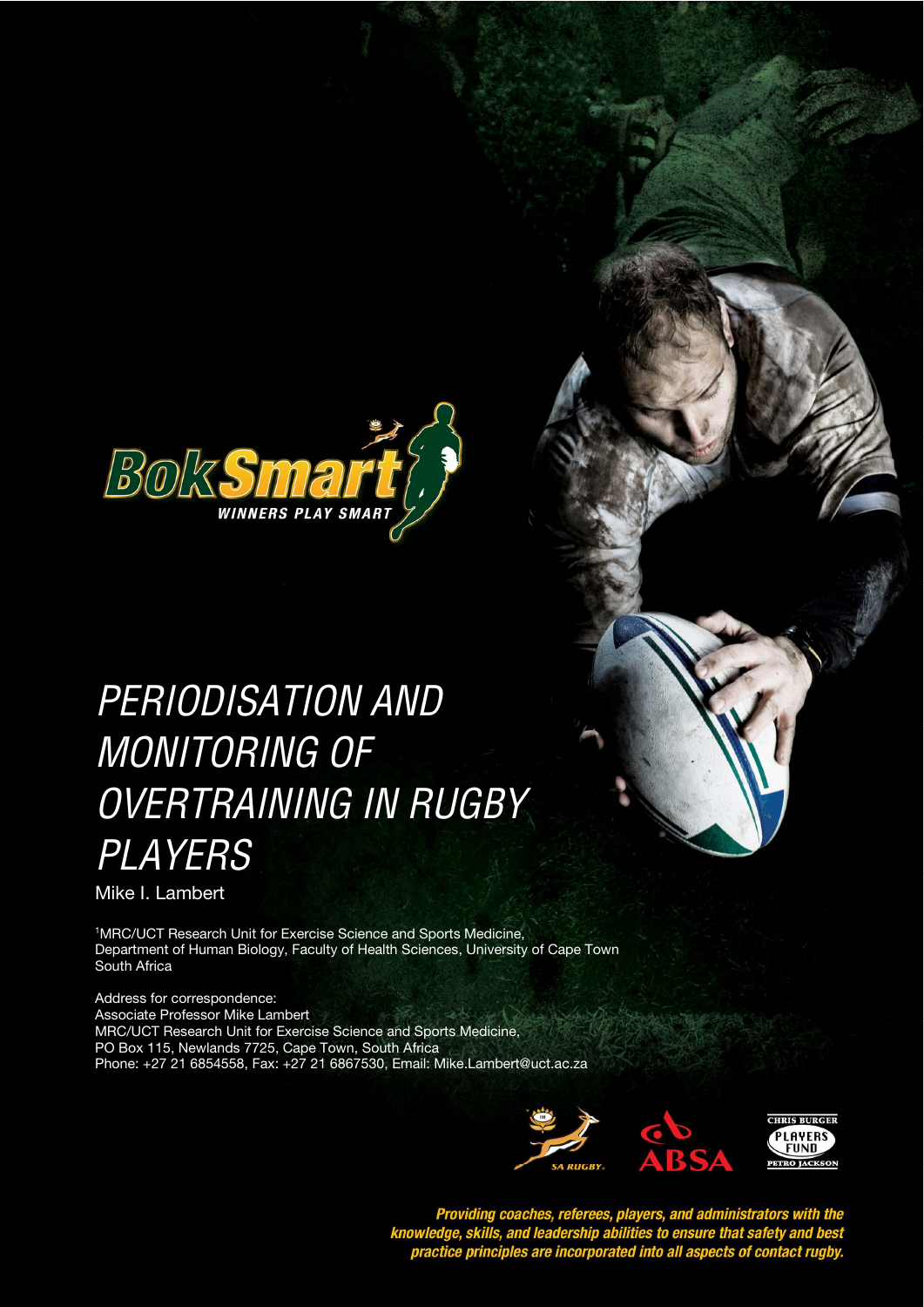#### **INTRODUCTION**

It has been known for a long time that it is not possible to maintain a physical and mental peak for more than a few weeks at a time. Some sporting codes, such as athletics and swimming, have tournaments at specific times during the year, making it easier for the athletes to plan their training to peak at the time coinciding with when they are expected to deliver their best performances. Because the year is structured, they are able to plan their training with a carefully designed, periodised training programme. This type of training programme is systematic and gradually prepares the athlete for the rigours of competition. A periodised training programme also considers recovery and ensures that there is a optimum balance between training load and rest and recovery. This approach results in predictable performances and a minimal risk of injury. With team sports, however, it is impractical to apply this systematic approach to training as the demands of the competition or season requires that the players are at a heightened level of performance throughout the competition or season, which may last for several months. Rugby players, in particular, are faced with very specific challenges as invariably they are expected to peak several times a year, coinciding with the playoffs of the different tournaments. Most rugby players competing at the top level complete in at least three tournaments during the year. For example, consider that the Super 14 tournament begins in February and continues into May, followed by a series of Test matches in preparation for the Tri-Nations tournament, which runs from July until September. Thereafter there is an end-of-year tour to the northern hemisphere, usually ending in the first week in December. The players who do not make the national team are required to play in the Currie Cup tournament, which runs in parallel to the Tri-nations tournament and continues until mid-October. The demands on the players are therefore enormous. Any deviation from peak performance will result in them losing their place in the team and for professional players this has financial implications.

In the foreseeable future these demands on the players are going to get even more excessive as the Super 14 tournament is expanded to include more teams. The organisers of the tournament are clearly being driven by financial forces and are planning to have six teams in the playoffs in the 2009 tournament, compared to four teams that made it to the playoffs from 1996 to 2008. The increased demands and expectations on the players are unreasonable and will lead to shortened careers and an increased risk of injury if the players are not managed properly. Whilst anyone who knows something about exercise science and physiology would advocate a rest period of at least four months to allow the players to recover and have a systematic period of base training in preparation for the next tournament, this is unlikely to happen in the foreseeable future. The complexities of rugby, with competitions in the northern and southern hemispheres, make the synchronisation of seasons difficult. Unlike the American football players of the NFL, who have a mandatory off-season period of four months, rugby players are at the behest of their administrators, who are obliged to ensure that the rugby calendar is full. Indeed, Percy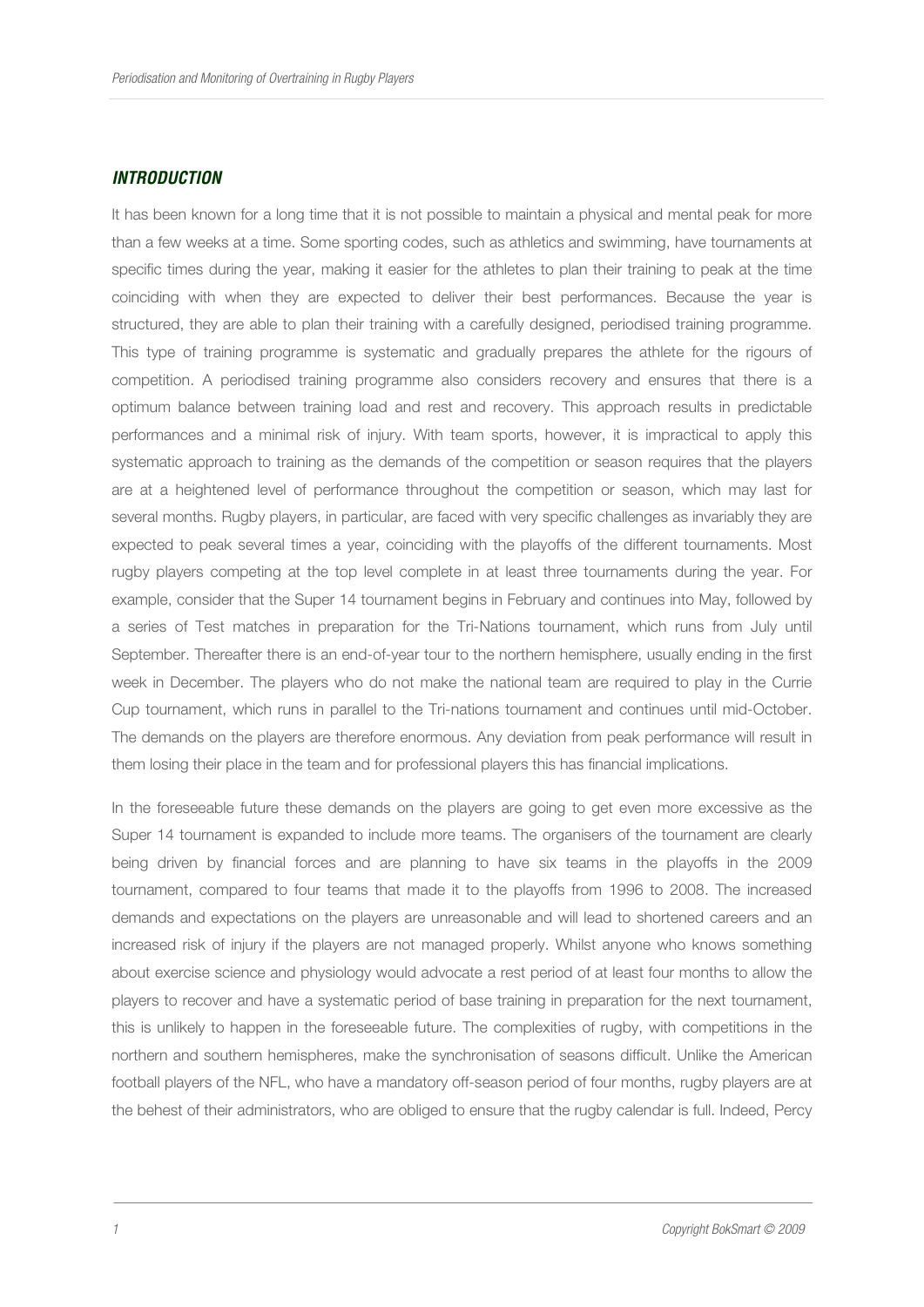Montgomery, in 11 years of playing professional rugby, has only had two four-month periods of preseason training (in 1996 and 2007). It is not surprising that the seasons which followed these two fourmonth periods of pre-season training were rated as his best as a professional player (www.keo.co.za, accessed 24/7/2008).

However, until such time as the season is regulated, considering both the northern and southern hemispheres and the season has a structure with a well-defined off season/pre-season period, strength and conditioning trainers will have to apply themselves even more to avoiding the risks associated with overtraining. Whilst much is known about the physiology of overtraining, this knowledge has to be used in a pragmatic way, considering that the rugby seasons are unlikely to change in the foreseeable future. This really leaves two options open to the staff managing the players: (i) monitor symptoms of fatigue very precisely so that players succumbing to chronic fatigue can be identified and managed, and (ii) coaches will have to learn how to rotate players more efficiently, without detracting from the strength and momentum of the team. The next section will discuss the symptoms of overtraining, the principles of periodisation, and suggest a monitoring program that detects subtle symptoms of fatigue, which may be used strategically to manage the players. It is logical to assume that if the training is adjusted when symptoms of fatigue manifest, that the full-blown symptoms of overtraining will be curtailed.

# **DEFINITIONS**

To have a "meeting of minds" it is important that all the terminology is used consistently and in the same context. For this purpose, "periodisation" and "overtraining" will be defined, particularly in the context of rugby.

# **Periodisation**

Periodisation is defined as the process of systematic planning of a short- and long-term training programme, by varying training loads and incorporating adequate rest and recovery. The concept of "periodisation" suggests that training loads should be applied in carefully planned and regulated amounts (29;30;79). The plan serves as a template for the player and fitness coach, and provides a structure for controlling the stress and recovery needed for inducing training adaptations (79). The terminology for dividing the cycles within a periodised plan are referred to as;

- macrocycles (long-term plan, usually one year),
- mesocycles (shorter plan, from about 2 weeks to several months), and
- microcycles (short plan of about 7 days) (83)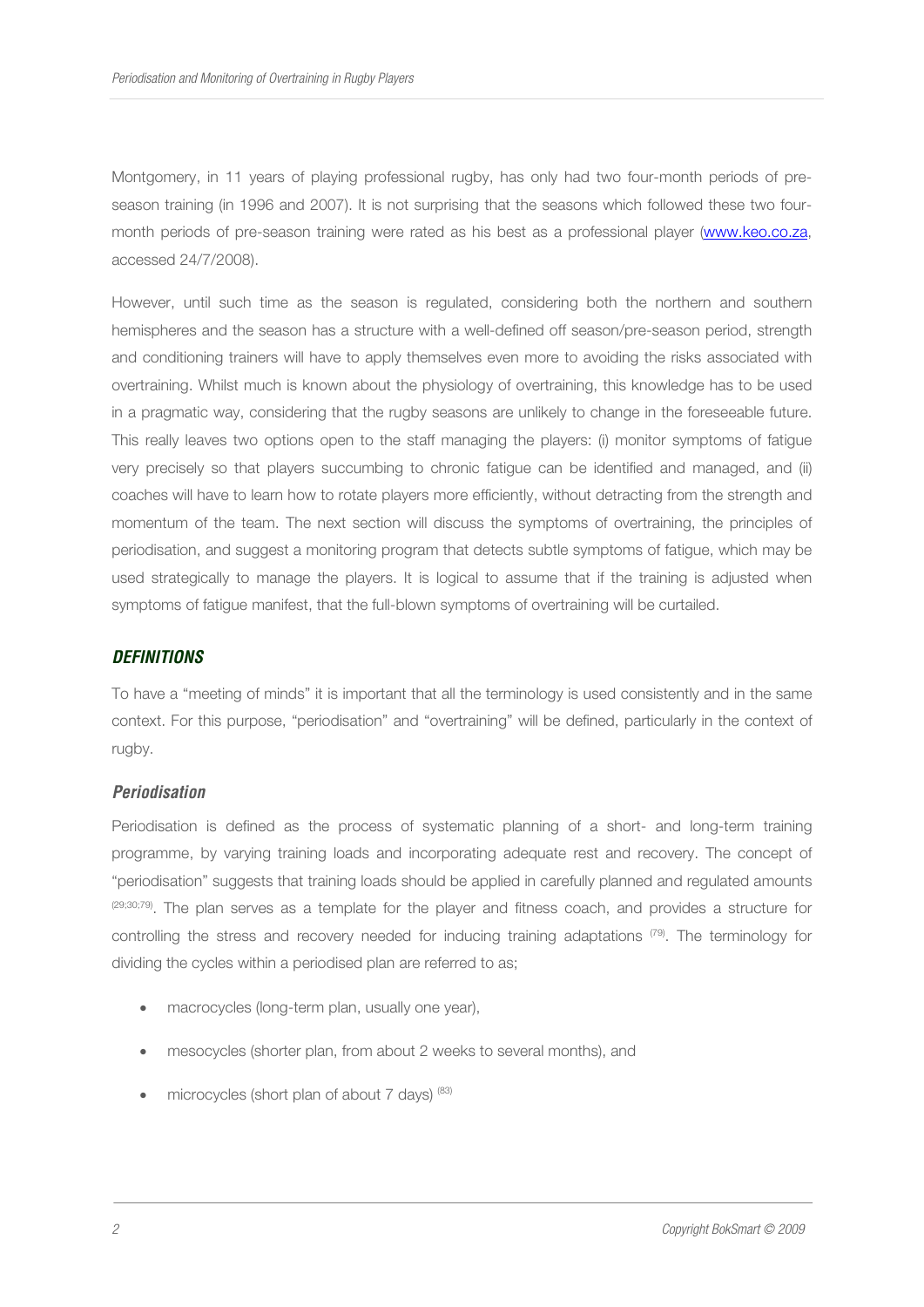#### **Overtraining**

Many terms have been used to describe the fatigue associated with training and in particular underperformance. Terms such as the "overtraining syndrome"  $^{(6)}$ , "staleness"  $^{(62)}$ , "chronic fatigue"  $^{(22)}$ , "unexplained underperformance syndrome" (14), and "burnout" (19;37) have all been used. The lack of consistency in terminology describing the condition has constrained the development of understanding of what causes the symptoms of fatigue and the associated impaired performance. This point has been discussed in a paper which attempted to reach some consensus and consistency in the definitions (58). The paper suggests that overtraining should be used as a verb, and that a consequence of short-term overtraining is functional overreaching. This describes the normal fatigue associated with a hard training session and which dissipates during the recovery period, usually lasting a few days. Often there is a rebound to a heightened state of function and performance (supercompensation) once the symptoms of fatigue disappear. Non-functional overreaching is the condition that arises from more prolonged overtraining, and may take more rest (weeks) and reduced training loads for recovery. The overtraining syndrome, in contrast, suggests that there is multifactorial aetiology causing a situation where performance is impaired, accompanied by an increased risk of injury and illness. Stressors other than exercise may exacerbate this condition. Recovery from the overtraining syndrome may take several months (58) .

Concern about adopting imprecise terminology for use in the management of South African rugby players, prompted a workshop in November 2005. The goal of the workshop was to probe this condition and derive a working definition to be used in the management of rugby players in South Africa. Most of the support staff associated with professional rugby teams ( $\pm$  100) were at the meeting and agreed on the following definition to describe the symptoms of chronic fatigue that occurs in rugby players:

"A syndrome in rugby players caused by continuous exposure to a rugby environment and which is associated with underperformance and increased risk of injury and or illness" (SA Rugby, unpublished internal report, 2005). The term "rugby environment" includes training, matches, travel and all other activities associated with rugby, and underperformance was defined as impaired performance related to training and matches, and includes decreased psycho-social functioning. This is the definition which will be adopted for the remaining section.

### **PERIODISATION**

Whilst it is important to have a long-term plan, the day-to-day implementation of the plan should not be rigid, but rather should be modifiable based on the symptoms of the player <sup>(46;65)</sup>. Symptoms of the players can be assessed subjectively, but a more objective approach will be proposed later in this section.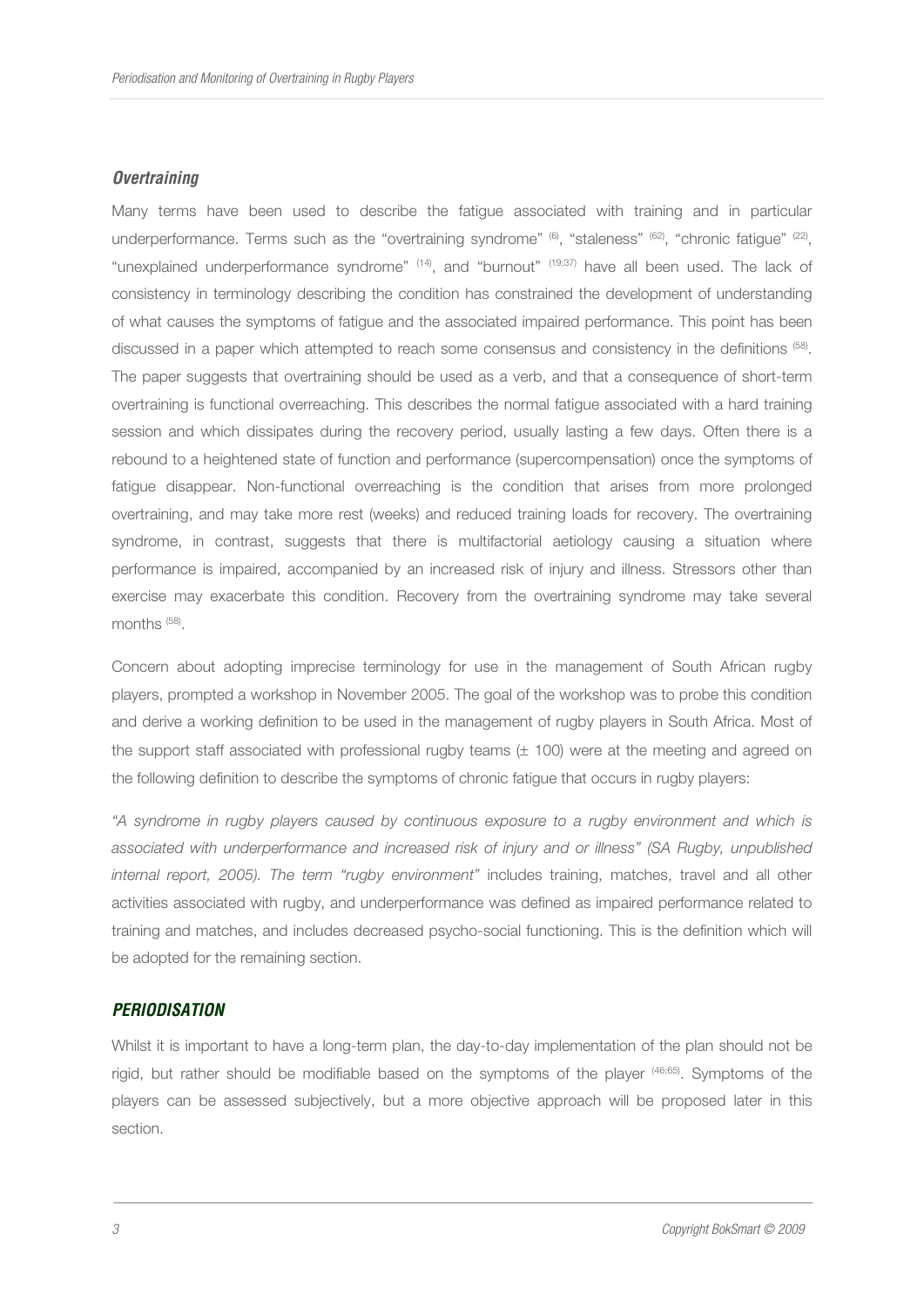The basis of periodised training is to distinguish between high-volume, low-intensity training designed to develop aerobic capacity, usually in the early part of the season, and high-intensity training designed to develop qualities linked to performance, as the season progresses (36). This approach to training reduces the risk of overtraining, while the athlete is more likely to peak at a predictable time, usually coinciding with an important competition (36;83). Another reason for this systematic approach to training is that different physiological systems vary in their retention rate after training (36). Therefore, by varying the training loads as the season progresses, the desired adaptations, which are associated with peak performance, are achieved. The off-season period is where the most resistance training is performed and therefore also has the greatest application and manipulation of periodisation (32). As mentioned earlier, the off-season is usually very short for the elite rugby player and therefore it is difficult to implement a comprehensive resistance training programme. At the rugby workshop in 2005, it was agreed that players need at least eight weeks of recuperation during the off-season, which includes one week at the end of the season for medical assessments, followed by two weeks of complete rest and at least four weeks of rehabilitation and individual conditioning away from the rugby environment (SA Rugby, unpublished internal report, 2005). At this stage, particularly for the national players, it is difficult to meet these minimum guidelines.

There are two main models of periodisation  $(33,67)$ : (i) the linear or classic model of periodisation, and ii) the non-linear or undulating model of periodisation. Classic periodisation programmes are divided into different training epochs: a macrocycle, which is subdivided into smaller epochs called mesocycles (e.g. 4 - 6 week blocks), and which are further subdivided into even smaller units called microcycles (e.g. 1 week blocks) <sup>(33)</sup>. This highly structured approach does not lend itself to a team sport where players are required to achieve higher levels of performance regularly during the season.

The non-linear model appears to benefit sports that have a long competitive season without requiring a concentrated build-up towards one specific event and is therefore more suited to rugby (33;67). The main feature of this model is that the non-linear variation is more dramatic during the individual microcycles than the more traditional linear model <sup>(33)</sup>. The non-linear model caters for variation in training focus, i.e. changes in volume and intensity within a smaller time-period (e.g. a 10-day training cycle (67)). As with the linear model, this model also assumes that the player performs some form of base training before embarking on this undulating periodised training model.

A common feature of all periodised training programmes is that they share a common principle in having phases of general preparation, specific preparation, competition preparation and competition, transition or active rest (7). Training in each phase has a specific goal.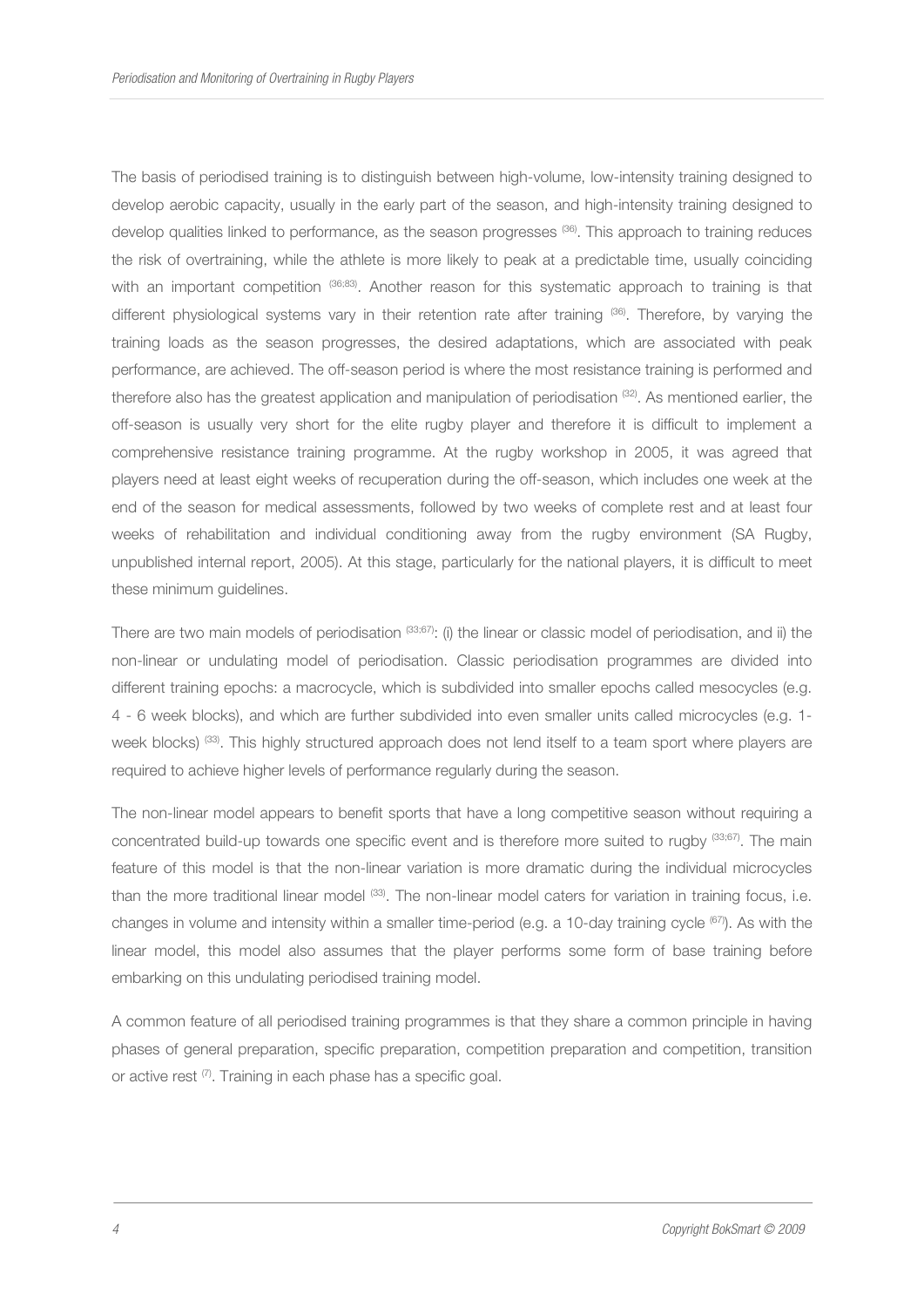A consideration in prescribing training for rugby players is that the relationship between training load and performance varies at different stages of the season. This can be demonstrated by a study of Olympic swimmers which showed that the relationship between training load and performance varied according to the different phases of training (36). Low-intensity training had a positive effect on performance in the long term, suggesting that this type of training is necessary to induce the adaptation of various physiological mechanisms necessary for the subsequent high-intensity training. This study also concluded that the swimmers' response to a given training volume may vary between seasons and even between training sessions. They found that, at the elite level, training variables only accounted for 30% of the variation in performance (36). This supports the concept that training programmes need to be highly individualised for elite athletes (36). In sports such as rugby, this can only be achieved if the players are monitored regularly, so that the various states of fitness of each player can be considered in the prescription of training.

# **THE PHYSIOLOGY OF OVERTRAINING**

Given that training adaptations arise from the balance between repetitive training stimuli and the recovery and regeneration after each stimulus, any imbalance (i.e. too much training and/or insufficient recovery) may cause a maladaptation or failure to adapt. This problem can be confounded by factors such as inadequate nutrition (energy or carbohydrate), illness (particularly upper respiratory tract infections), psychological stressors (associated with work, team, coach, family, financial matters)<sup> (58)</sup>.

A summary of the symptoms of underperformance as a result of overtraining are shown in table 1.

#### **Table 1: Symptoms associated with overtraining (43)**

- Poor performance
- Severe fatigue
- Muscle soreness
- Overuse injuries
- Reduced appetite
- Disturbed sleep patterns
- Mood disturbances
- Immune system deficits
- Concentration difficulties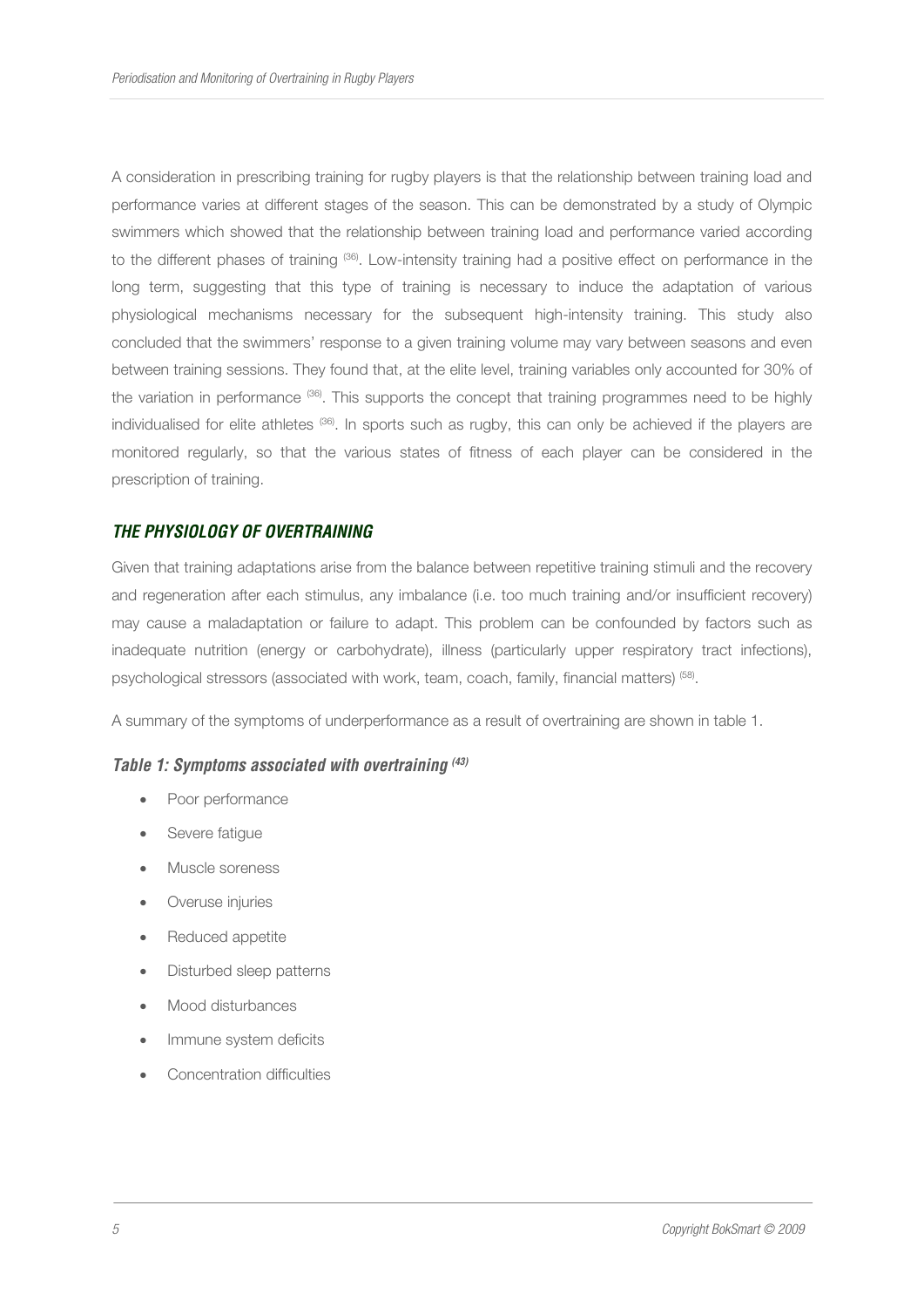Any diagnosis for underperformance needs to exclude factors such as endocrinological diseases (thyroid, adrenal gland or diabetes), anaemia arising from iron deficiency, and infectious diseases (myocarditis, hepatitis, glandular fever) (58). In South Africa, with its high incidence of tuberculosis (TB), this disease also needs to be excluded before underperformance can be properly diagnosed. Indeed, a case of TB has already been documented in a professional player who presented with symptoms of chronic fatigue (Kohler, personal communication).

Physicians dealing with rugby players who present with symptoms of underperformance and fatigue need to take note of the study done in Australia which showed that 81% of elite athletes and 91% of coaches expected that the doctor would take a blood sample as part of the consultation  $(24)$ . These data are contrary to current knowledge about the diagnostic ability of a blood sample. Although blood samples may exclude various illnesses which can be measured in the blood, they do to have any diagnostic value for underperformance. A study has shown that while the various haematological parameters changed through a season (iron, transferrin, haemoglobin, haematocrit) in elite rugby players (Italian National rugby team)  $(3)$ , they were not associated with changes in performance or fatigue.

The ratio of the plasma testosterone/cortisol has been proposed as a marker of overtraining (4;88). A study on rugby league players showed that the testosterone/cortisol ratio decreased following a period of training overload. However the authors were cautious in suggesting that the findings had any practical value (18). Firstly, a regular blood sample from each player is impractical and, secondly, the predictive value of how changes in the testosterone/cortisol ratio can predict imminent fatigue are limited (38). The testosterone/cortisol ratio can also be measured in saliva, and there are suggestions that changes in testosterone/cortisol track psychological changes (55). However, it is premature to use this as a monitoring tool until further data are available on the validity of this measurement  $(25)$ .

In general, the practical value of measuring changes in hormones in the blood, with the purpose of making a diagnosis, is rather limited. This can best be summarised because of the inter-assay variability in measuring hormone concentration, the effect of food and prior exercise on hormone concentration, the pulsatility of some hormones, and the diurnal variation in circulating hormone concentrations (58). For these reasons, it would be impractical to justify taking a blood sample to measure hormone concentrations as a way of detecting the onset of underperformance.

A systematic approach for clinicians managing athletes has been proposed. The first steps are designed to exclude confounding factors which may cause symptoms of fatigue. As chronic fatigue can be the presenting symptom of many curable and harmful diseases, medical conditions which cause chronic fatigue have to be excluded. The clinician must then be able to differentiate between chronic fatigue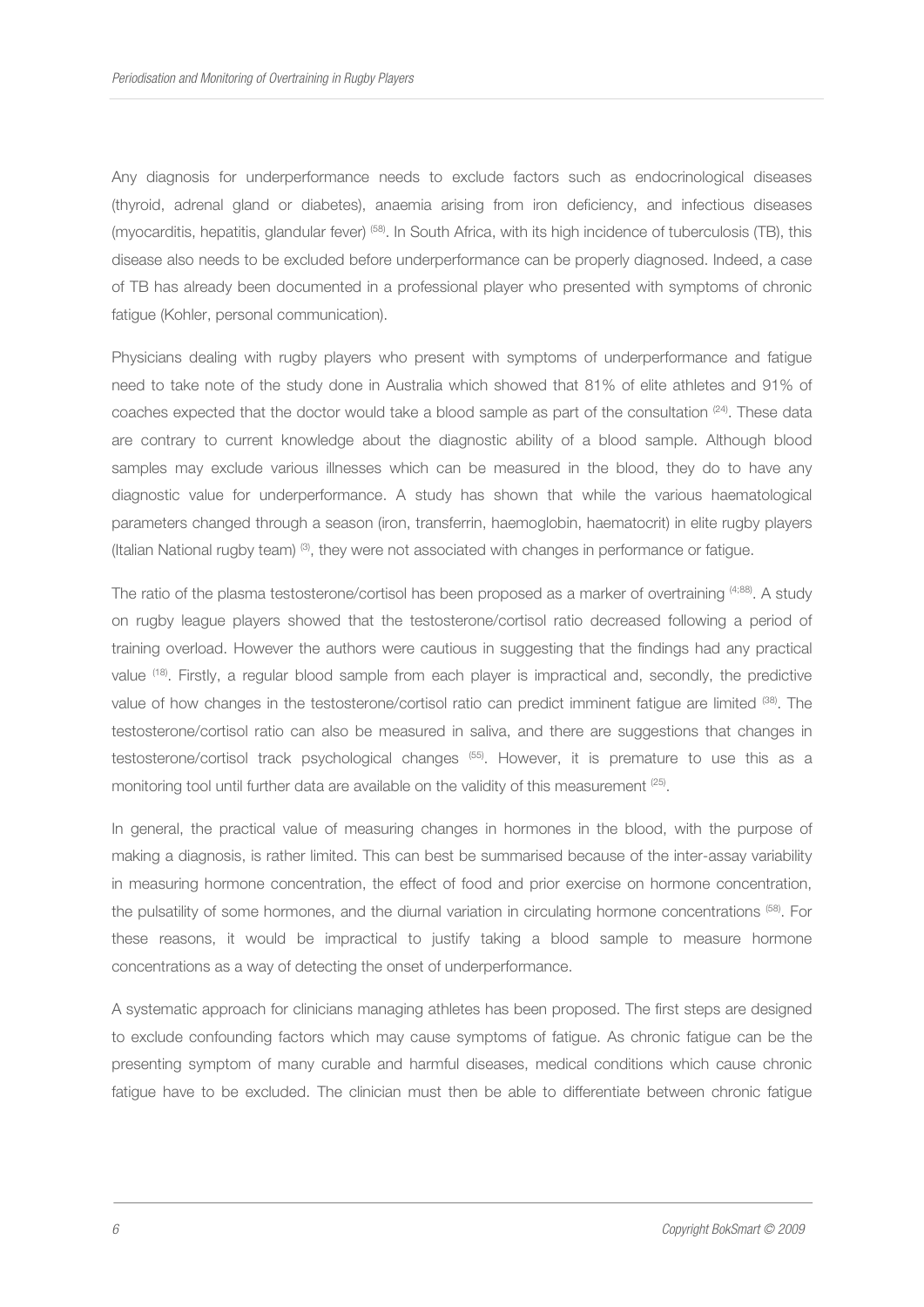associated with training, chronic fatigue from other medical causes, and also between the chronic fatigue syndrome and the overtraining syndrome <sup>(21)</sup>.

Although various mechanisms explaining the overtraining syndrome have been proposed (1;6;35;43;51;59), the most attractive theory links excessive training and competing to repetitive tissue trauma, of muscle, connective tissue and bony structures. This trauma results in chronic inflammation (81). It is further proposed that traumatised tissue synthesises cytokines, a group of inflammatory molecules which coordinate recovery in the different systems of the body. The veracity of this theory however remains to be proved.

In summary, the symptoms of the overtraining syndrome arise from a failure to adapt as a result of an imbalance between stressors (training, nutrition, mental state) and recovery and regeneration. No single test has been identified which consistently predicts the imminent appearance of symptoms. Therefore it is logical to assume that if subtle symptoms of chronic fatigue can be monitored and detected before they manifest as serious and persistent symptoms of fatigue, the rugby player will have a better chance of sustaining a high volume of training, without developing full-blown symptoms. The next section will discuss practical ways of gathering information to monitor levels of fatigue in players. The ultimate goal is to use this information to adjust the prescription of training. The recommendations of the methods have been made, considering a few assumptions and requirements: (i) several players have to be monitored simultaneously, (ii) there is limited time each day for gathering information and this must not intrude on the coaches' time with the players, (iii) the tests cannot be aversive or exhausting, and (iv) the tests have to be sufficiently sensitive to detect early symptoms.

#### **STRATEGIES FOR MONITORING PLAYERS**

The fitness trainer needs to be able the answer the following questions on a daily basis:

- 1. How hard did the player find the session?
- 2. How hard was the session?
- 3. How did the player recover from the session?
- 4. How is the player coping with the cumulative stress of training?

While some fitness trainers have intuition and experience, which allows them to subjectively answer these questions by observation and discussion with the players, a more objective approach of gathering information will provide more sustainable success, as training load can then be adjusted in accordance with how the player is feeling and adapting.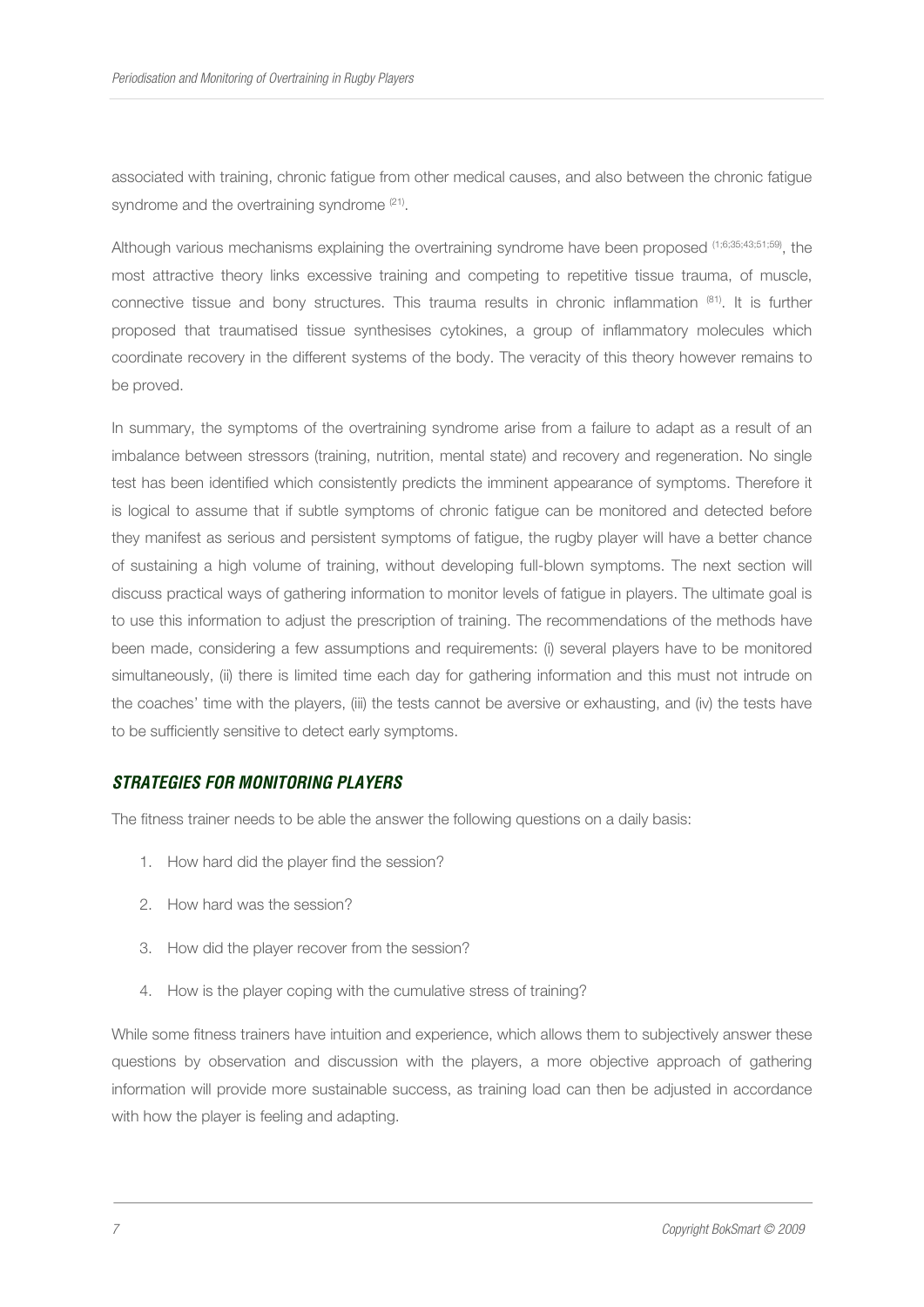# **How hard did the player find the session?**

Rating of Perceived Exertion (RPE)

A rating of perceived exertion (RPE) is based on the understanding that a player can inherently monitor the physiological stress their body is experiencing during exercise. A player's perception of effort is translated into a numerical score between 6 and 20 in the Borg 6-20 RPE Scale (<sup>9)</sup>, Table 2. This table has subsequently been adjusted to a 10-point scale <sup>(10)</sup> (Table 3).

This principle of monitoring physiological stress was demonstrated in a study by Robinson et al (1991), who found that during steady-state exercise the athletes' reported RPE correlated well to their average heart rate recorded during the training sessions. They concluded that it may be possible to adjust training intensity by using perceptions of effort <sup>(72)</sup>.

# **Table 2: Borg 6-20 RPE Scale(9)**

6 7 Very very light 8 9 Very light 10 11 Fairly light 12 13 Somewhat hard 14 15 Hard 16 17 Very hard 18 19 Very very hard 20

Ratings of perceived exertion have been proposed as possible detectors of impending overreaching, with RPE being found to increase during constant exercise load (90).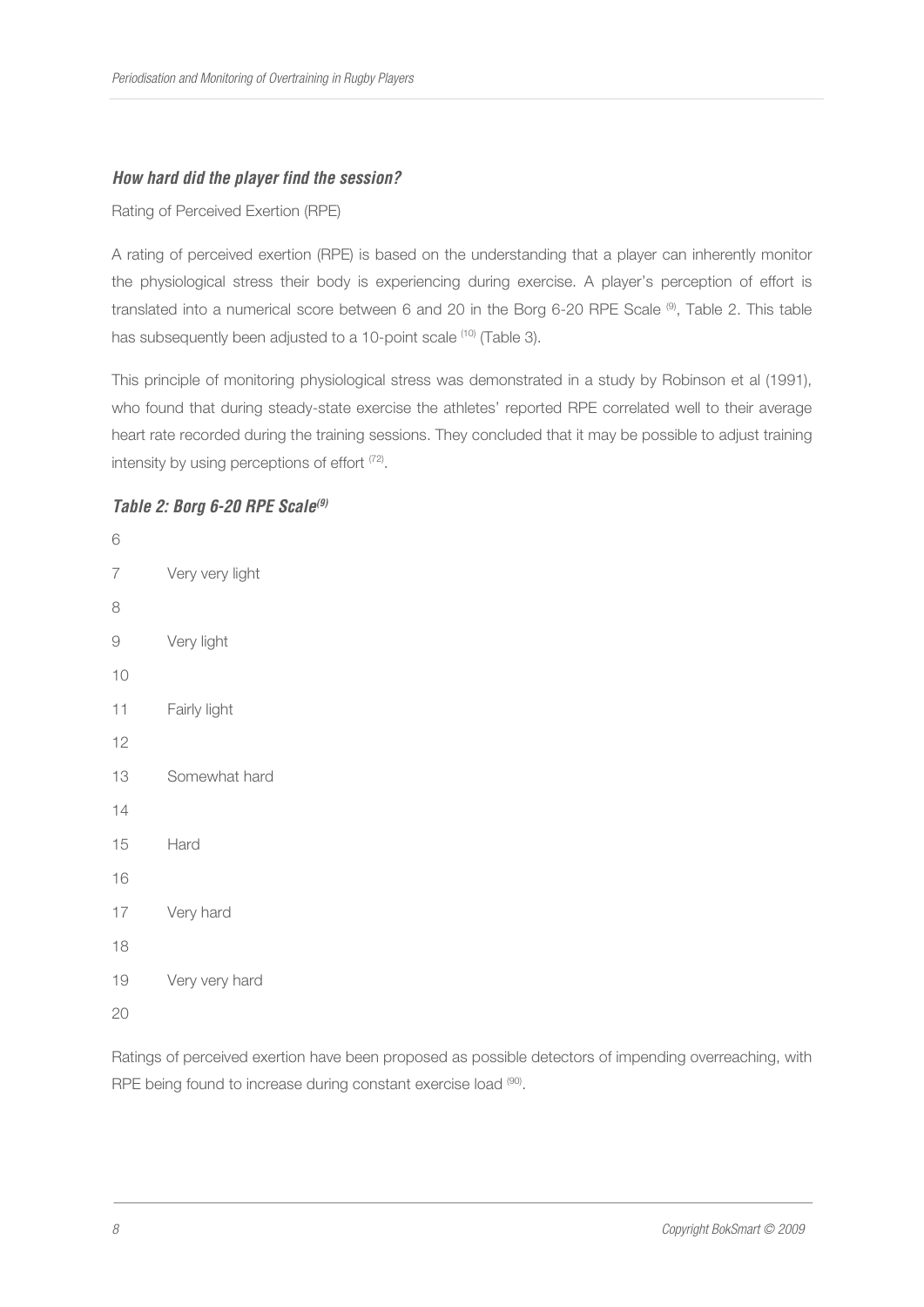#### **How hard was the session?**

#### Quantifying training using RPE

Several methods have been used to quantify exercise training intensity and have been reviewed by Williams and Eston (1989) <sup>(92)</sup> and Hopkins (1991) <sup>(39)</sup>. One such method quantifies a training session into a unit "dose" of physical effort. According to this method, a person's heart rate response to exercise (an indicator of intensity), along with the exercise duration, collectively called a training impulse ("TRIMP"), may be a valid measure of physical effort (5;63). However, the use of this method of quantification is limited by the necessity to use heart-rate monitors throughout training. The technique is also restricted to endurance types of exercise, which are characterised by steady-state workloads and therefore cannot be used with resistance training. Its use during intermittent high-intensity exercise is also questionable.

Foster et al (1996) <sup>(27)</sup> subsequently introduced a Session RPE score to measure training load instead of using heart-rate data, in an attempt to simplify the quantification of training load. The Session RPE scale is a rating of the overall difficulty of the exercise bout, obtained 30 minutes after the completion of the exercise <sup>(27)</sup>. It is based on the Borg Category Ratio (CR-10) RPE Scale, which translates the athlete's perception of effort into a numerical score between 0 and 10. This test is designed to encourage the athlete to respond to a simple question "How was your workout?" with the goal of getting an uncomplicated response that reflects the athlete's global impression of the workout. The Borg scale and the Session RPE adjustments are shown in Table 3.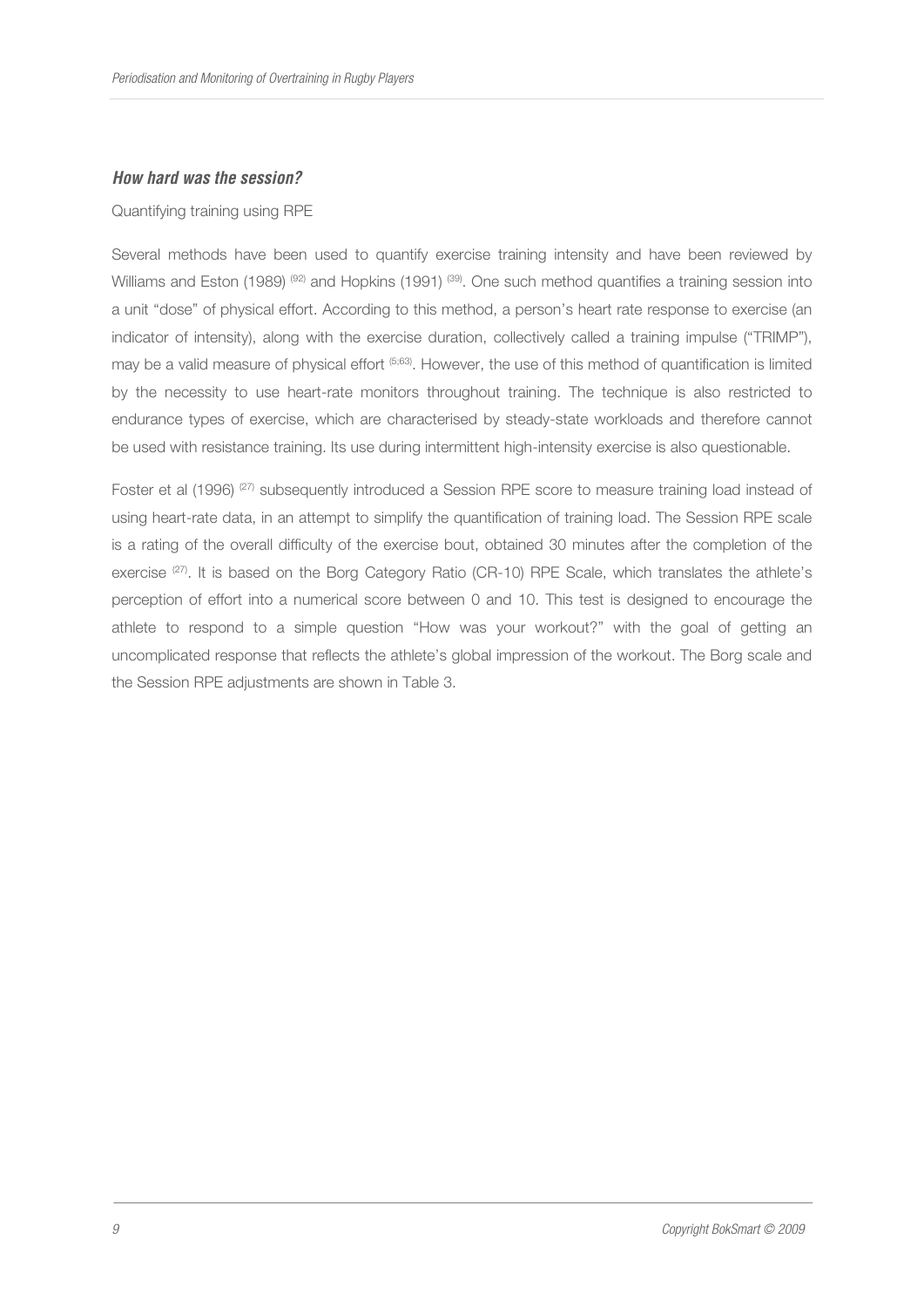|          | Category ratio scale | <b>Session RPE</b>        |
|----------|----------------------|---------------------------|
| 0        | Nothing at all       | Rest                      |
| 1        | Very weak            | Really easy               |
| 2        | Weak                 | Easy                      |
| 3        | Moderate             | Moderate                  |
| 4        | Somewhat strong      | Sort of hard              |
| 5        | Strong               | Hard                      |
| 6        |                      |                           |
| 7        | Very strong          | Really hard               |
| 8        |                      |                           |
| $\Theta$ |                      | Really, really hard       |
| 10       | Very very strong     | Just like my hardest race |

# **Table 3: Borg category ratio scale (10) and Session RPE Scale (27)**

According to Foster, a daily session load (training impulse) can be calculated by multiplying Session RPE (Borg Category Ratio (CR-10) RPE Scale) by the duration of aerobic exercise in minutes, or the number of repetitions performed in resistance exercise(26;28) (Equation 1)

Session load = Duration (or number of repetitions) x Session RPE (Equation 1)

This method has been shown to be a valid and reliable measure of exercise intensity in aerobic exercise when compared to heart-rate-based methods <sup>(28)</sup>. Session RPE has also been used to measure exercise intensity in resistance training (20;56). In these studies RPE was influenced more by resistance load than by volume, so that performing more repetitions with a lighter load was perceived as being easier than performing fewer repetitions against a heavier load<sup>(20;56;86)</sup>. The session RPE method provides reasonably accurate assessments of training load compared with the TRIMP method  $(r = 0.73)$ , but the method deviates in accuracy when proportionally more time is spent training at low or high intensity <sup>(12)</sup>.

The use of Session RPE to quantify training load has potential in being a mode- and intensityindependent method that can be used for multiple types of exercise, such as high-intensity, or nonsteady state exercise like resistance training, high-intensity interval training or plyometric training <sup>(28)</sup>. However, there are questions about the accuracy of its use in both aerobic and resistance training. Impellizzeri et al (2004) found only moderate correlations (r = 0.50-0.85) between training loads calculated using Session RPE and a heart rate based method for members of a soccer team (40). They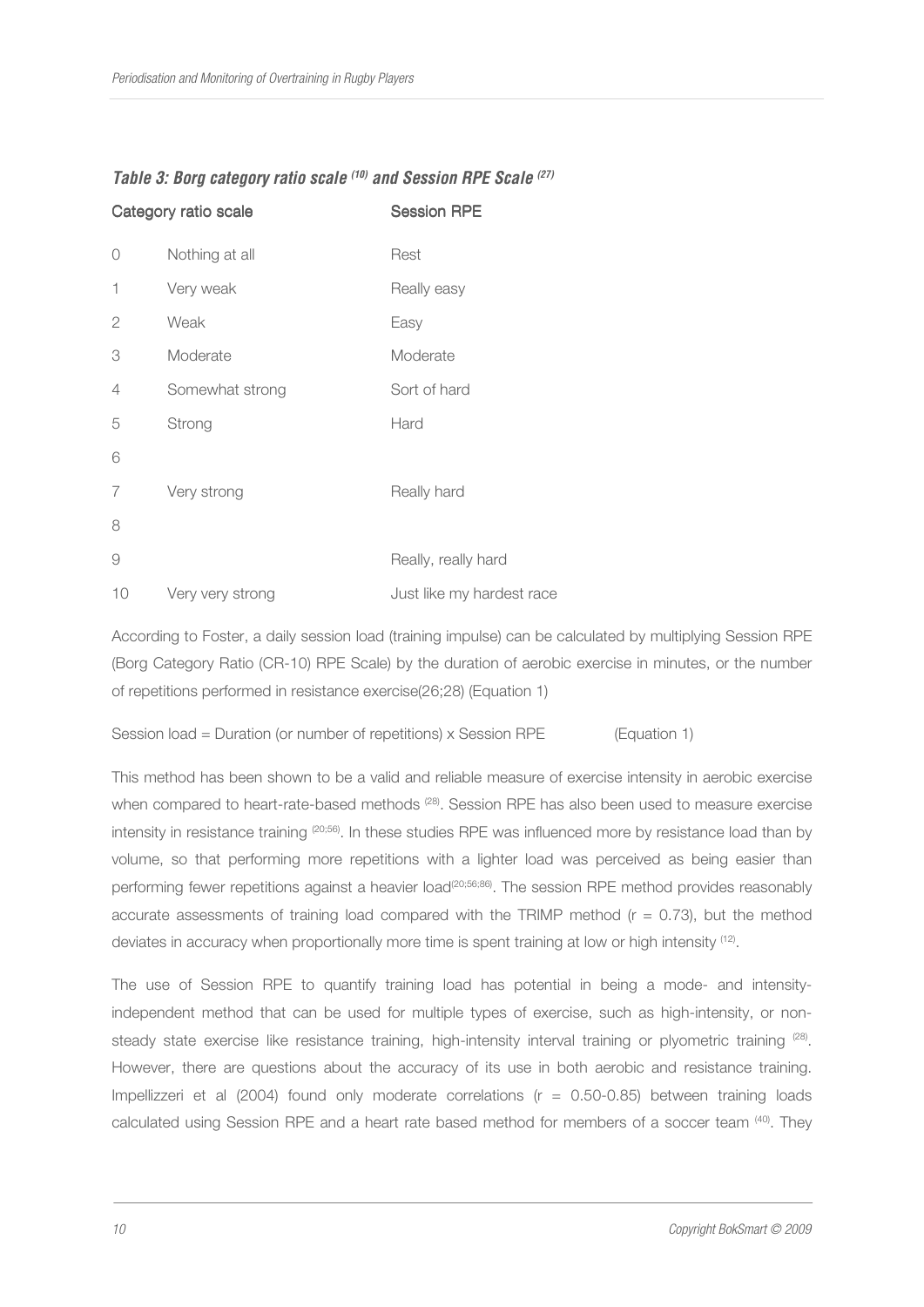suggest that the RPE based score cannot yet replace the heart rate based methods as a valid measure of exercise intensity as only 50% of the variation they measured in heart rate could be explained by the session RPE<sup>(40)</sup>. Sweet et al (2004) <sup>(86)</sup> and McGuigan et al (2004) <sup>(56)</sup> found that the RPE varied significantly among different muscle groups used during resistance exercise performed at the same percent of 1-repetition maximum. They explained this phenomenon by proposing that perceived exertion increases as muscle mass (and hence metabolic demand), range of motion and the number of joints involved in a movement increase. They further suggested that the order in which the exercises are performed, the fibre type of the muscle used, the mode of exercise for which the athlete is trained (i.e. the level of experience the athlete has in resistance training), as well as the time at which RPE is reported, may also affect RPE (86). For example, a study by Day et al (2004) found no difference between session RPE and mean RPE recorded after 1 set of resistance exercise<sup>(20)</sup> at equivalent exercise intensities, whereas Sweet et al (2004), who recorded mean RPE after 2 sets, did report differences. It was subsequently found that RPE increased significantly between the first and second sets of resistance exercise<sup>(86)</sup>.

The complex interaction of many factors that contribute to the personal perception of physical effort, including hormone concentrations (e.g. catecholamines), substrate concentrations (e.g. glucose, glycogen, lactate), personality traits, ventilation rate, neurotransmitter levels, environmental conditions or psychological states may limit the use of RPE in accurately quantifying or prescribing exercise intensity (92). However, although using objective physiological measurements such as heart rate may be a more accurate way of calculating training load (for steady state endurance training), the subjective measure of RPE remains useful for a various types of exercise. Thus if heart rate monitors are not available, or an easier, more practical means of reporting and calculating training load is required, the RPE method measures the "hardness of the training session" with sufficient accuracy. The research on the RPE method and resistance training shows that the timing of the measurement is important and should be kept constant.

The fitness trainer should also rate the "hardness of the training session" according to the same scale. The way the scores (players vs. trainers) track one another can be informative.

#### **How did the athlete recover from the session?**

The basic principle of training is that breakdown (training) is followed by recovery (rest), which results in an "overshoot" in performance and adaptation (43). It follows that the greater the training load, the more recovery is needed. A sequence of these training load/recovery units stimulates adaptations which are associated with physical performance. Imbalances (too much training/insufficient recovery) over time will result in symptoms of chronic fatigue.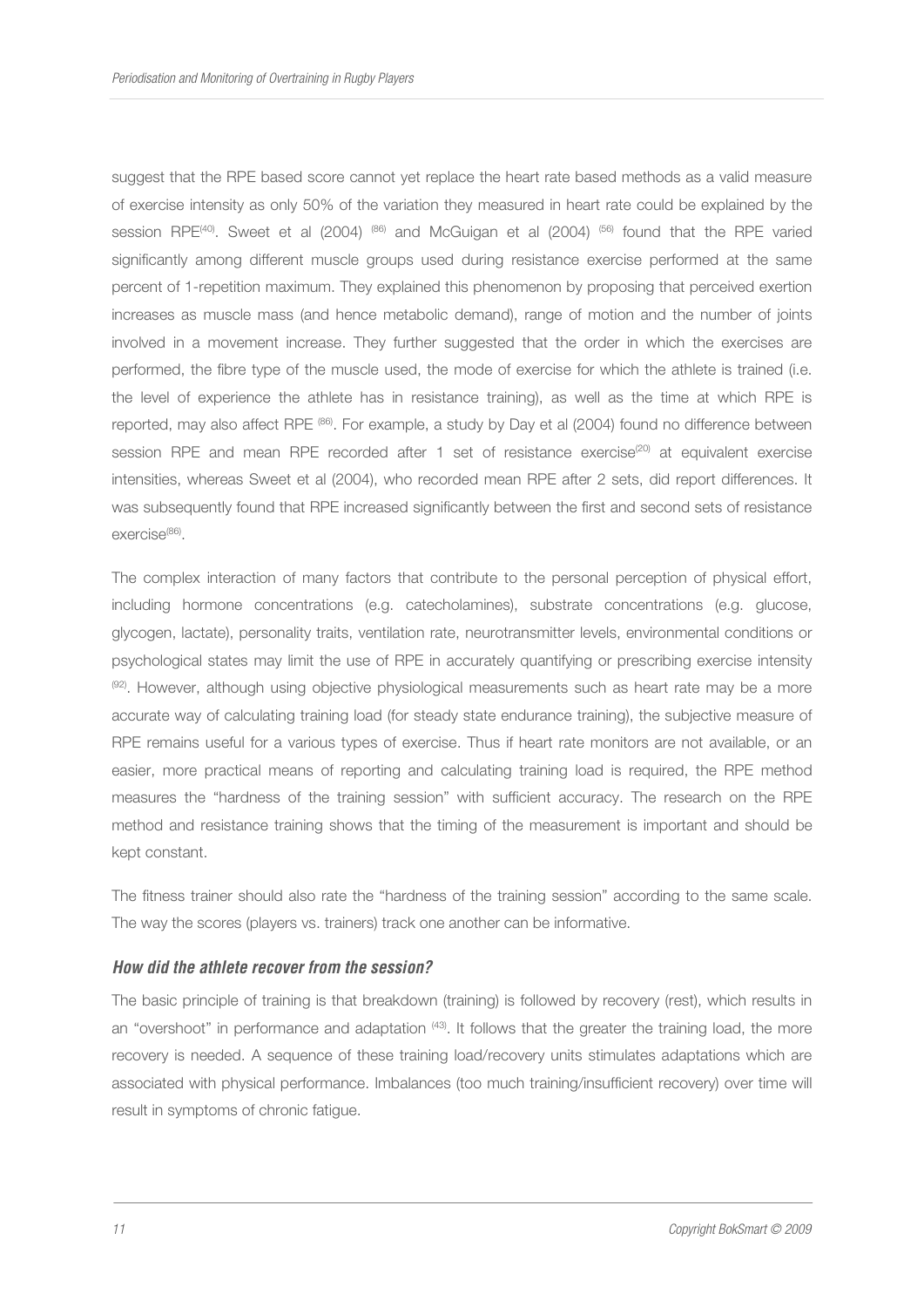A scale for monitoring recovery, analogous to the Borg 6-20 point scale<sup>(9)</sup> has been proposed <sup>(43)</sup>. This is shown in Table 4.

#### **Table 4: The recovery scale (43)**

| 6  |                          |
|----|--------------------------|
| 7  | Very, very poor recovery |
| 8  |                          |
| 9  | Very poor recovery       |
| 10 |                          |
| 11 | Poor recovery            |
| 12 |                          |
| 13 | Reasonable recovery      |
| 14 |                          |
| 15 | Good recovery            |
| 16 |                          |
| 17 | Very good recovery       |
| 18 |                          |
| 19 | Very, very good recovery |
| 20 |                          |

According to Kenttä and Hassmén (1998) there are two versions of this test: (i) perceived recovery, (ii) action recovery. For the perceived recovery the athlete is asked before bedtime to rate his/her recovery for the previous 24 hours, including the previous night's sleep, using the scale described in Table 4. There is only one study which has reported using the received recovery scale (85). In this study an elite Japanese sprinter was studied for 1 year during which time his session RPE and recovery scores  $^{(43)}$ , amongst other variables, were monitored on a daily basis. The authors developed a mathematical model, which enabled them to predict performance with a high degree of accuracy. Although there are not much published research data on this technique, the method is based on sound principles, has excellent practical value as it is easy to administer, can be done on a daily basis, and educates the athletes about the nuances of recovery.

For the action recovery the athletes score themselves for each of the four main categories: (i) nutrition and hydration, (ii) sleep and rest, (iii) relaxation and emotional support, and (iv) stretching and active rest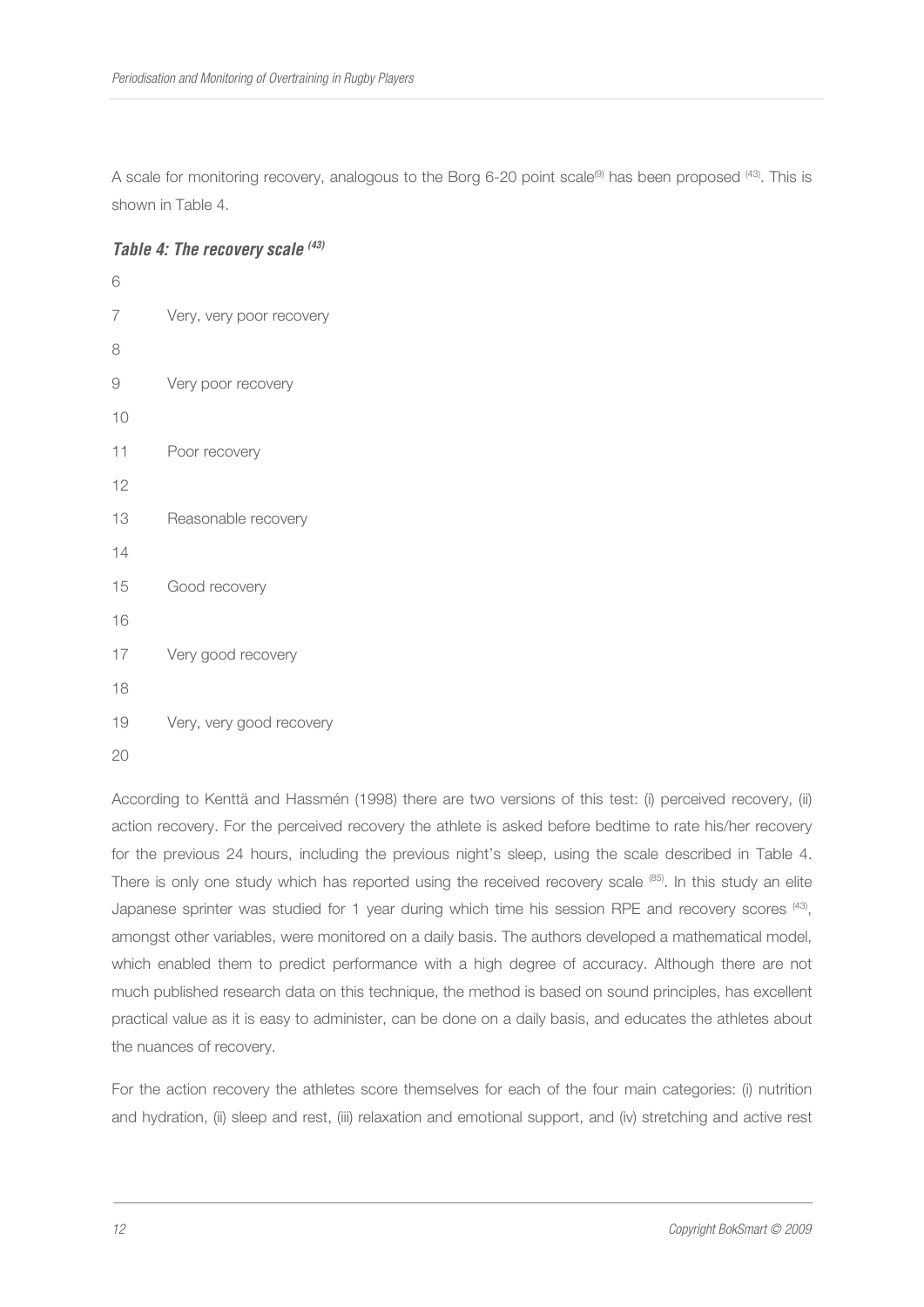shown in more detail in Table 5<sup>(43)</sup>. These four categories summarise factors that can affect recovery and need to be considered when information is gathered about recovery status <sup>(43)</sup>.

There are no published data using the action recovery method although there is a practical description on the test described on a website (54). As with the perceived recovery test, the action recovery is measured over the previous 24 hours. The score is measured for each of the four categories. A total of 20 points are available for this test and a score of less than 13 points indicates that recovery from training is incomplete  $(43)$ . An example of the scoring is shown in Table 5  $(54)$ .

# **Table 5: An example of the scoring for action recovery (43;54)**

| <b>Nutrition</b> |                                                                                     | Points         |
|------------------|-------------------------------------------------------------------------------------|----------------|
|                  | <b>Breakfast</b>                                                                    | 1              |
| ٠                | Lunch                                                                               | $\overline{2}$ |
| ٠                | Supper                                                                              | $\overline{2}$ |
|                  | Snacks between meals                                                                | 1              |
| ۰                | Carbohydrate reloading after practice (assuming healthy, quality balanced<br>meals) | $\mathbf{2}$   |
|                  | Adequate hydration through the day                                                  | 1              |
|                  | Adequate hydration during/after training                                            | 1              |
| Maximal subtotal |                                                                                     | 10             |
|                  | Sleep and rest                                                                      |                |
| $\bullet$        | Good night of quality* sleep                                                        | 3              |
|                  | Daily nap (20-60min)                                                                | 1              |
| Maximal subtotal |                                                                                     | 4              |
|                  | <b>Relaxation and Emotional Support</b>                                             |                |
| $\bullet$        | Full mental and muscular relaxation after training                                  | $\mathbf{2}$   |
| $\bullet$        | Maintaining a relaxed state throughout the day**                                    | 1              |
|                  | Maximal subtotal                                                                    | 3              |
|                  |                                                                                     |                |

#### Stretching and active rest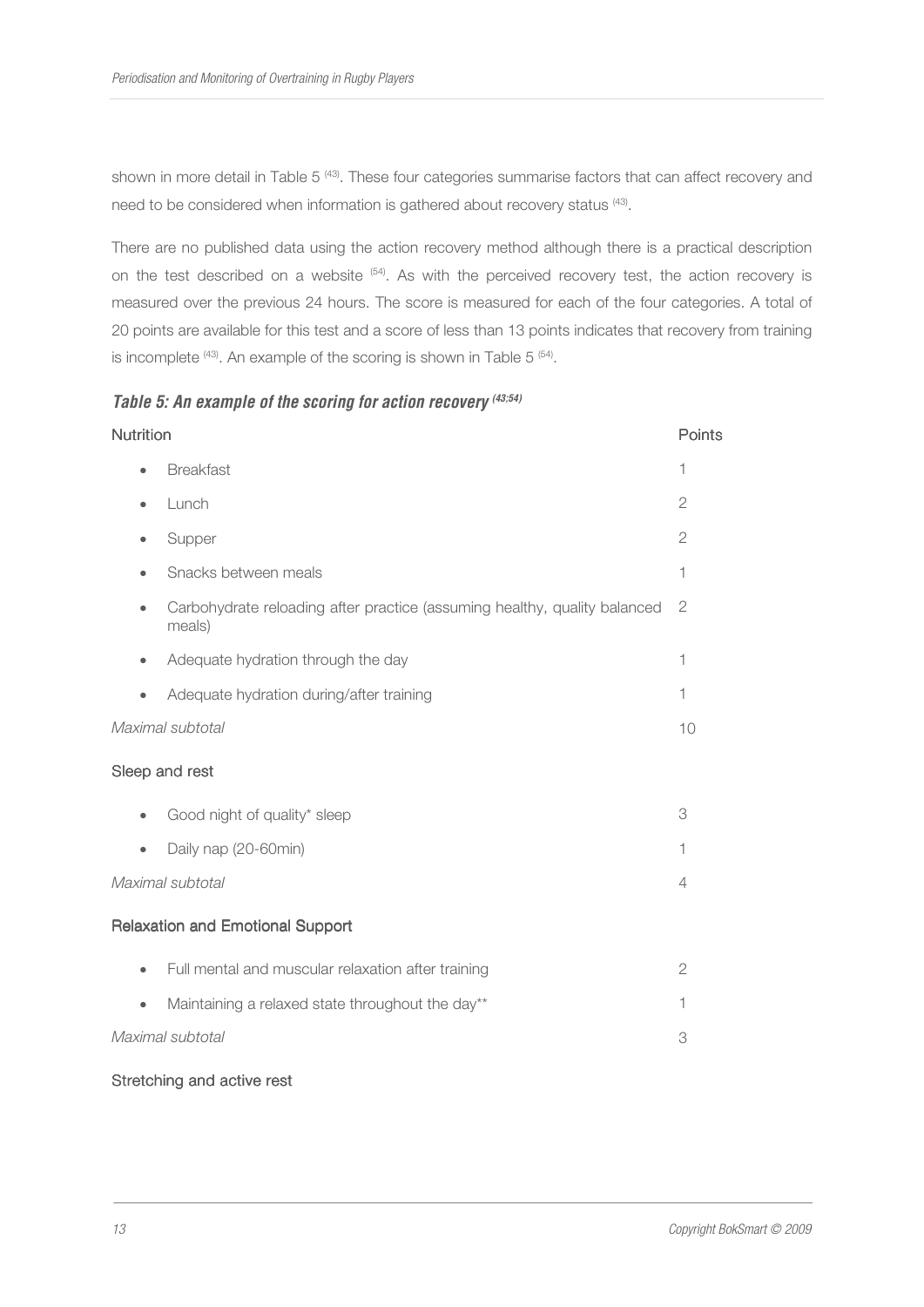|       | $\bullet$ | Proper cool down after each training period |  |
|-------|-----------|---------------------------------------------|--|
|       | $\bullet$ | Stretching all the exercised muscle groups  |  |
|       |           | Maximal subtotal                            |  |
| TOTAL |           |                                             |  |

individual perception

\*\* the goal is to use a variety of relaxation techniques (breathing, massage, etc.)

This test draws attention to the psychosocial cues which are associated with poor recovery. The application of this method allows the coach to monitor recovery and match this to the training load. While more research is needed to determine how to interpret the scoring system, the concept of monitoring recovery using this test system is practical, easy to use and should be of practical benefit.

#### **Muscle pain**

It is inevitable that after a hard training session the muscles will be stiff and painful <sup>(17)</sup>. The pain is usually delayed and peaks 24 to 48 hours after the activity which causes the pain. The aetiology of this pain has been well studied and seems to have its origins in inflammation  $(70,80)$ . The pain can range from a mild stiffness to a more serious pain, which affects muscle function <sup>(16)</sup>. It has been shown that when exercising with stiff muscles there is a higher exercise stress during submaximal exercise (31). Trying to sustain a high training load with sore muscles will lead to symptoms of overreaching <sup>(58)</sup>. As rugby is a contact sport during which players incur muscle damage (87), it is important to monitor any symptoms of muscle pain which may result from training and competition. Training load can then be adjusted in accordance with the symptoms of pain. There are no clear guidelines about what level of muscle pain should be reached before training load is reduced. Decisions about muscle pain and training should be made based on the player's position and the phase of the season.

This pain can be measured objectively with a specially designed pressure probe. However, we have found that a subjective pain assessment is just as accurate and as quick and easy to administer as the objective assessment (47;77). For this assessment the subjective scale ranges from 0 to 10, where 0 represents "no pain", and 10 represents "maximal, unbearable pain". Specific muscles should be identified for this assessment, based on the type of training and the player's position. This assessment should be done at the same time of day, every day and following a standardised movement (e.g. knee bend). If the fitness trainer is organised he can gather this information in minutes from the whole team.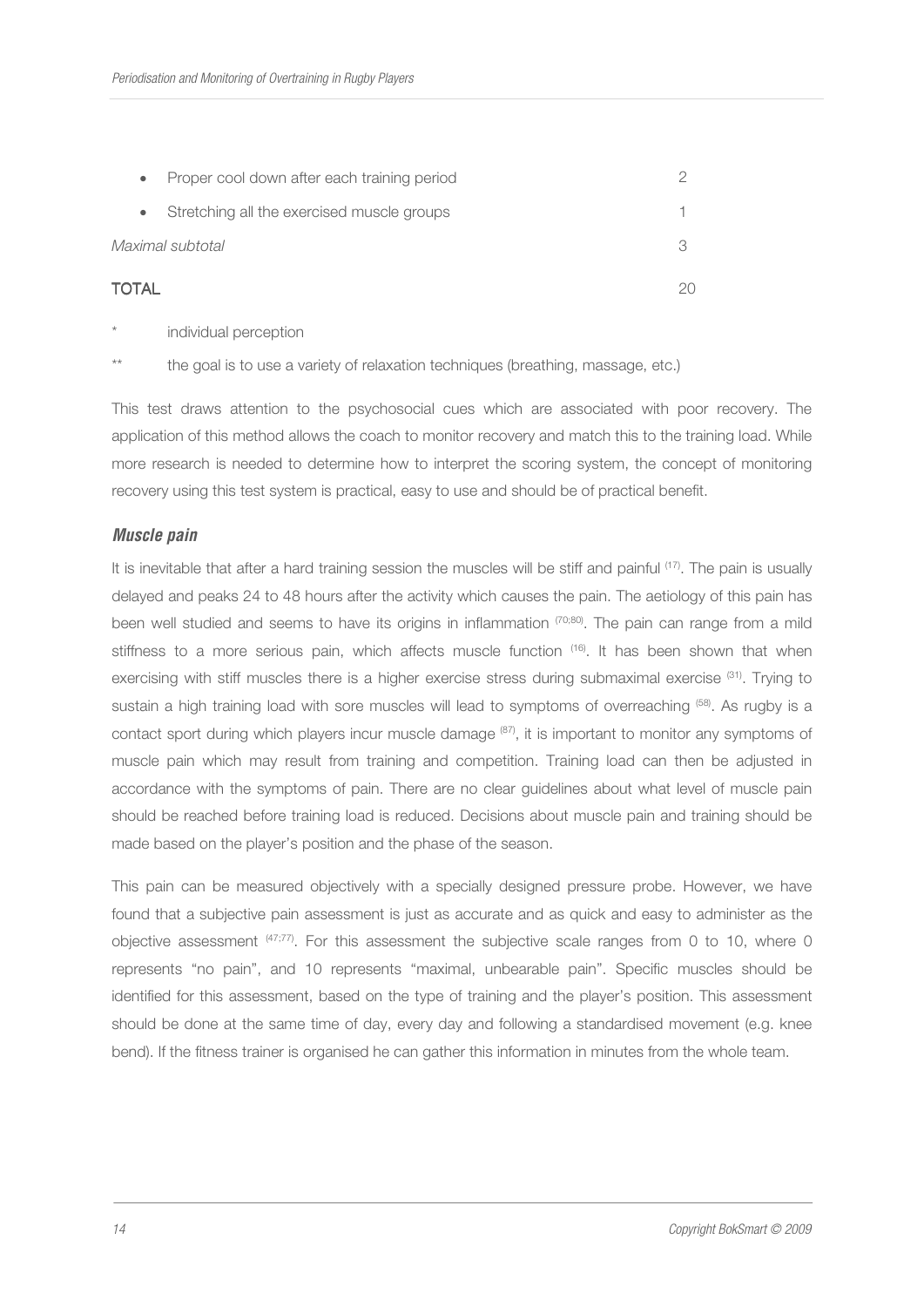#### **How is the player coping with the cumulative stress of training?**

#### Profile of Mood States

The Profile of Mood States (POMS) questionnaire was published in 1971 as a self-report test designed to measure the psychology of mood state, mood changes and emotion (57). The POMS test has 65 items that measures six identifiable moods or feelings: Tension-Anxiety, Depression-Dejection, Anger-Hostility, Vigor-Activity, Fatigue-Inertia, and Confusion-Bewilderment. The respondents answer according to a scale (0 = not at all, 1 = a little, 2 = moderately, 3 = quite a bit, 4 = extremely). The test was initially designed for patients undergoing counselling or therapy but has evolved to be used in sport.

Studies on swimmers showed that mood state disturbances, measured with the POMS, increased in a dose-response manner as the training stimulus increased, and that these mood disturbances fell to baseline levels with a reduction of the training load <sup>(62)</sup>. Filaire et al (2001) found that the moods of soccer players improved with an increase in winning performances despite an increase in the intensity of training  $^{(25)}$ . They also observed an increase in depression and tension during a period of poor performances, where relationships between players and coach, financial and family problems, and levels of fatigue appeared to be unchanged. Reitjens et al (2005) studied various physiological, biochemical and psychological markers (using the shortened POMS score) in an attempt to determine whether overreaching could be diagnosed early <sup>(71)</sup>. Subjects underwent cycling training where the training load was increased by 100% and maintained for 2 weeks in an attempt to induce overreaching. Cycling performance was not impaired but cognitive speed tests worsened, indicating the development of central fatigue. There was a trend towards a decline in mood on the POMS questionnaire. They concluded that changes in central fatigue may be the first and most sensitive parameter with which to detect overreaching, with changes in mood being secondary markers of this state (71). This conclusion however needs to be supported by further experimentation in studies where symptoms of overreaching are induced. Collectively these studies show that the POMS test can be informative, providing other information about the athlete is collected simultaneously.

#### **Daily Analysis of Life Demands for Athletes**

The Daily Analysis of Life Demands for Athletes (DALDA) was developed as a sport-specific test to monitor an athlete's specific stress of training <sup>(73)</sup>. This test monitors the physiological stress of training in addition to the stresses that may exist outside the training environment, and which may contribute significantly to the total stress exposure. The content of the DALDA has been validated, the readability checked and the reliability established (73). The DALDA can be administered in a few minutes throughout a training season. It is designed so that it can easily be incorporated into a training logbook with the scoring being done by the player or coach.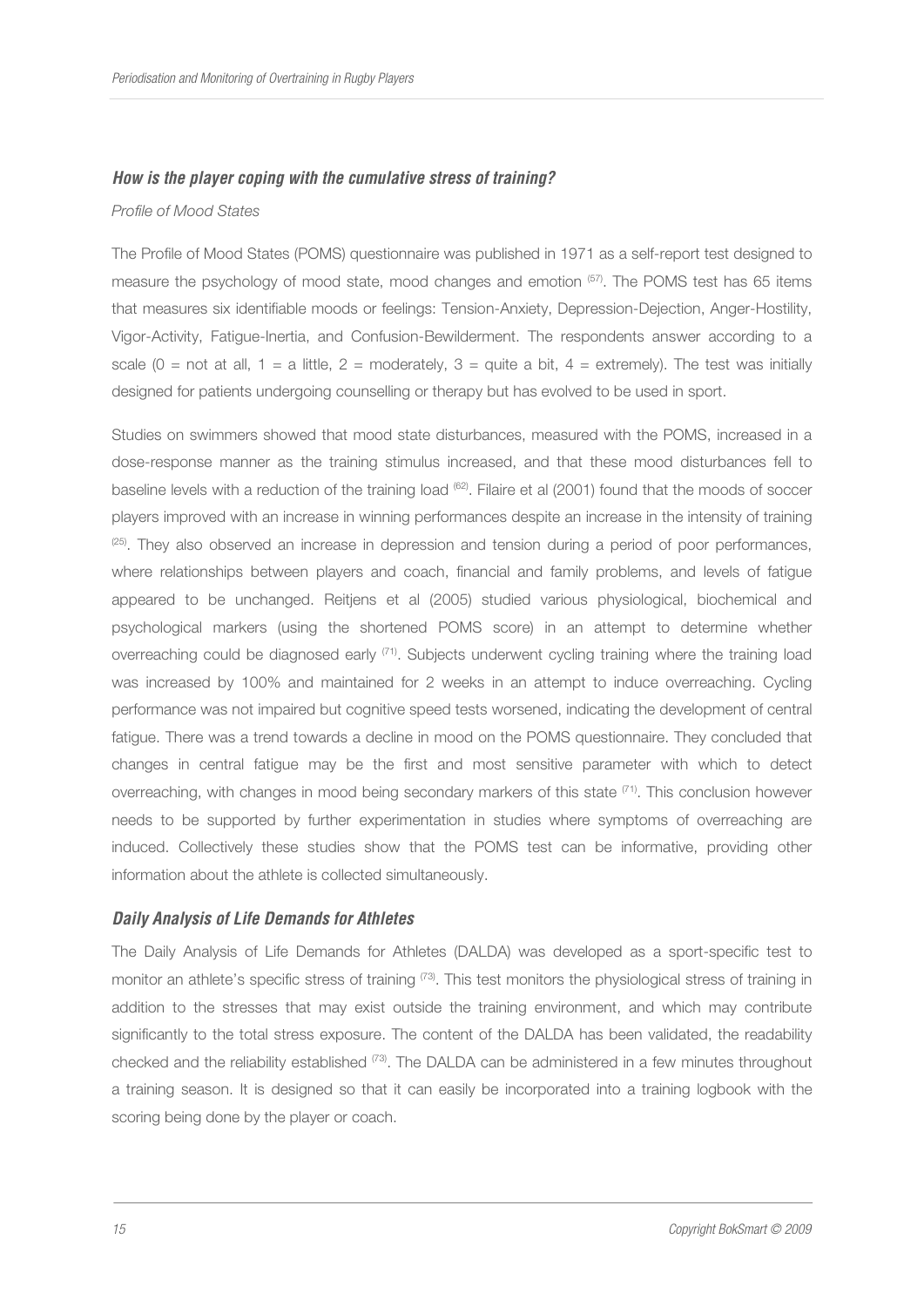The first part of the test (Part A) involves the general sources of stress that occur in daily living (Table 6). The second part of the test (Part B) involves symptoms of stress (Table 7). The definition for each question occurs adjacent to each variable.

| <b>Variable</b>       | <b>Definition</b>                                                                                                                                                                                                                                                                                    |
|-----------------------|------------------------------------------------------------------------------------------------------------------------------------------------------------------------------------------------------------------------------------------------------------------------------------------------------|
| Diet                  | Consider whether you are eating regularly and in adequate amounts. Are you<br>missing meals? Do you like your meals?                                                                                                                                                                                 |
| Home life             | Have you had any arguments with your parents, brothers or sisters? Are you<br>being asked to do too much around the house? How is your relationship with<br>your wife/husband? Have there been any unusual happenings at home<br>concerning your family? How are you getting on with your roommates? |
| School/College/Work   | Consider the amount of work that you are doing there. Are you required to do<br>more or less at home or in your own time? How are your grades or evaluations?<br>Think of how you are interacting with administrators, teachers or bosses.                                                           |
| Friends               | Have you lost or gained any friends? Have there been any arguments or<br>problems with your friends? Are they complimenting you more or less? Do you<br>spend more or less time with them?                                                                                                           |
| Training and exercise | How much and how often are you training? Are the levels of effort that are<br>required easy or hard? Are you able to recover adequately between efforts? Are<br>you enjoying your sport?                                                                                                             |
| Climate               | Is it too hot, cold, wet or dry?                                                                                                                                                                                                                                                                     |
| Sleep                 | Are you getting enough sleep? Are you getting too much? Can you sleep when<br>you want to?                                                                                                                                                                                                           |
| Recreation            | Consider the activities that you do outside of your sport for enjoyable relaxation.<br>Are they taking too much time? Do they compete with your application to you<br>sport?                                                                                                                         |
| Health                | Do you have any infections, a cold, or other temporary health problems?                                                                                                                                                                                                                              |

**Table 6: Sources of life stress for the DALDA including their definitions(73)**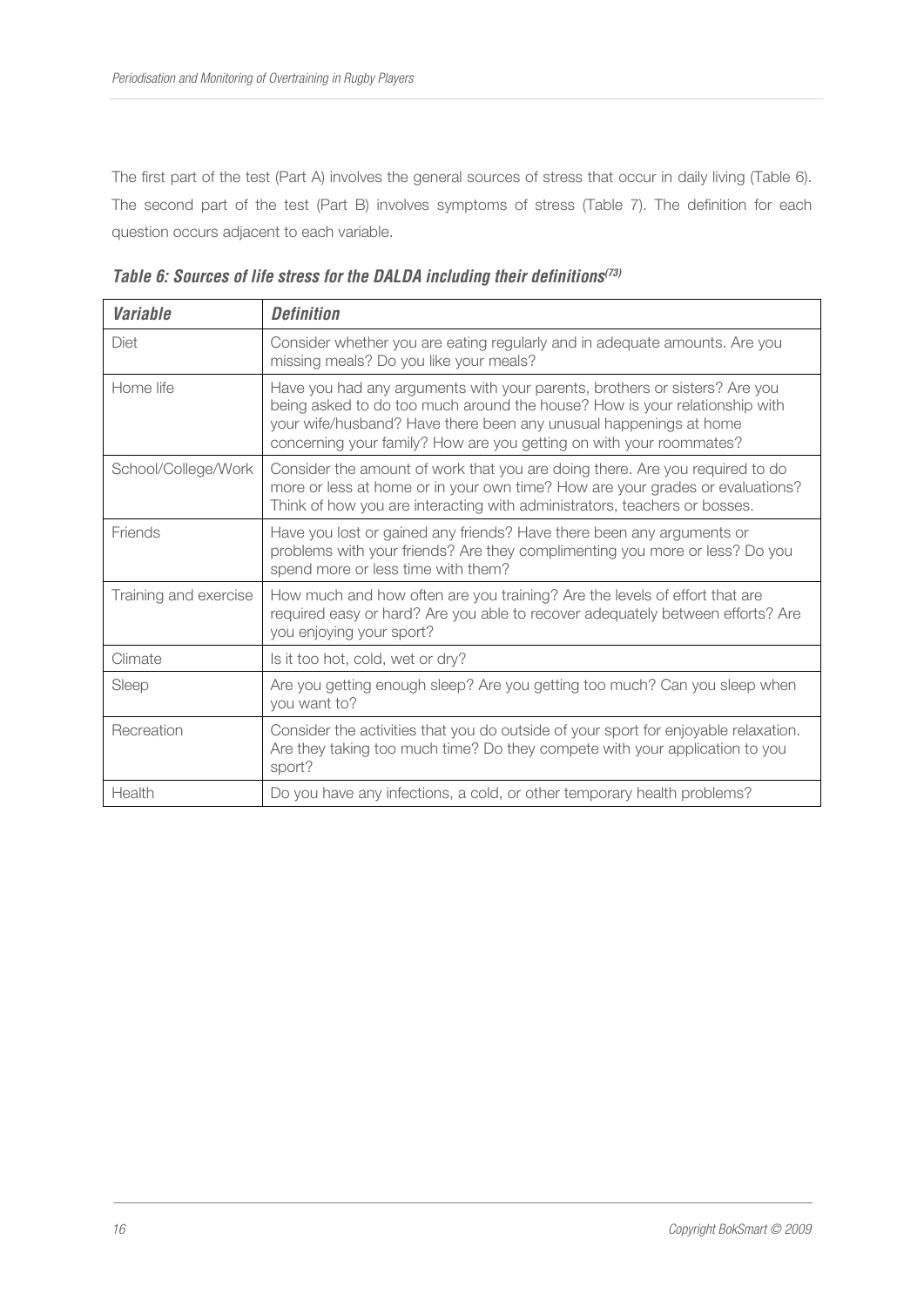| <i><b>Variable</b></i>       | <b>Definition</b>                                                                                         |  |  |
|------------------------------|-----------------------------------------------------------------------------------------------------------|--|--|
| Muscle pains                 | Do you have any sore joints and/or pains in your muscles?                                                 |  |  |
| Techniques                   | How do your techniques seem/feel to you? Have your technical skills<br>changed?                           |  |  |
| <b>Tiredness</b>             | Your general state of tiredness is:                                                                       |  |  |
| Need for rest                | Do you feel that you need a rest between training sessions?                                               |  |  |
| Supplementary work           | How strong do you feel when you do supplementary training (e.g.<br>weights, resistance work, stretching?) |  |  |
| Boredom                      | How boring is your training?                                                                              |  |  |
| Recovery time                | Do the recovery times between each training effort need to be longer?                                     |  |  |
| Irritability                 | Are you irritable? Do things get on your nerves?                                                          |  |  |
| Weight                       | How is your weight?                                                                                       |  |  |
| Throat                       | Have you noticed your throat being sore or irritated?                                                     |  |  |
| Internal                     | How do you feel internally? Have you had constipation, upset stomach,<br>etc.?                            |  |  |
| Unexplained aches            | Do you have any unexplained aches or pain?                                                                |  |  |
| Technique power              | How do you rate the level of power you develop in your techniques?                                        |  |  |
| Enough sleep                 | Are you getting enough sleep?                                                                             |  |  |
| Between sessions<br>recovery | Are you tired before you start your second training session of the day?                                   |  |  |
| General weakness             | Do you feel weak all over?                                                                                |  |  |
| Interest                     | Do you feel that you are maintaining your interest in your sport?                                         |  |  |
| Arguments                    | Are you having squabbles and arguments with people?                                                       |  |  |
| Skin rashes                  | Do you have any unexplained skin rashes or irritations?                                                   |  |  |
| Congestion                   | Are you experiencing congestion in the nose and/or sinuses?                                               |  |  |
| Training effort              | Do you feel that you can give your best effort at training?                                               |  |  |
| Temper                       | Do you lose your temper?                                                                                  |  |  |
| Swellings                    | Do you have any lymph gland swellings under your arms, below your ears,<br>in your groin, etc?            |  |  |
| Likeability                  | Do people seem to like you?                                                                               |  |  |
| Running nose                 | Do you have a running nose?                                                                               |  |  |

**Table 7: Symptoms of stress for the DALDA including the definitions of the test (73)**

Each question is scored with either a "worse than normal", "normal", or "better than normal" response. This test is not designed for comparisons between players, but rather for comparisons or changes within a player over a season. Therefore a profile has to be established for each player and the changes or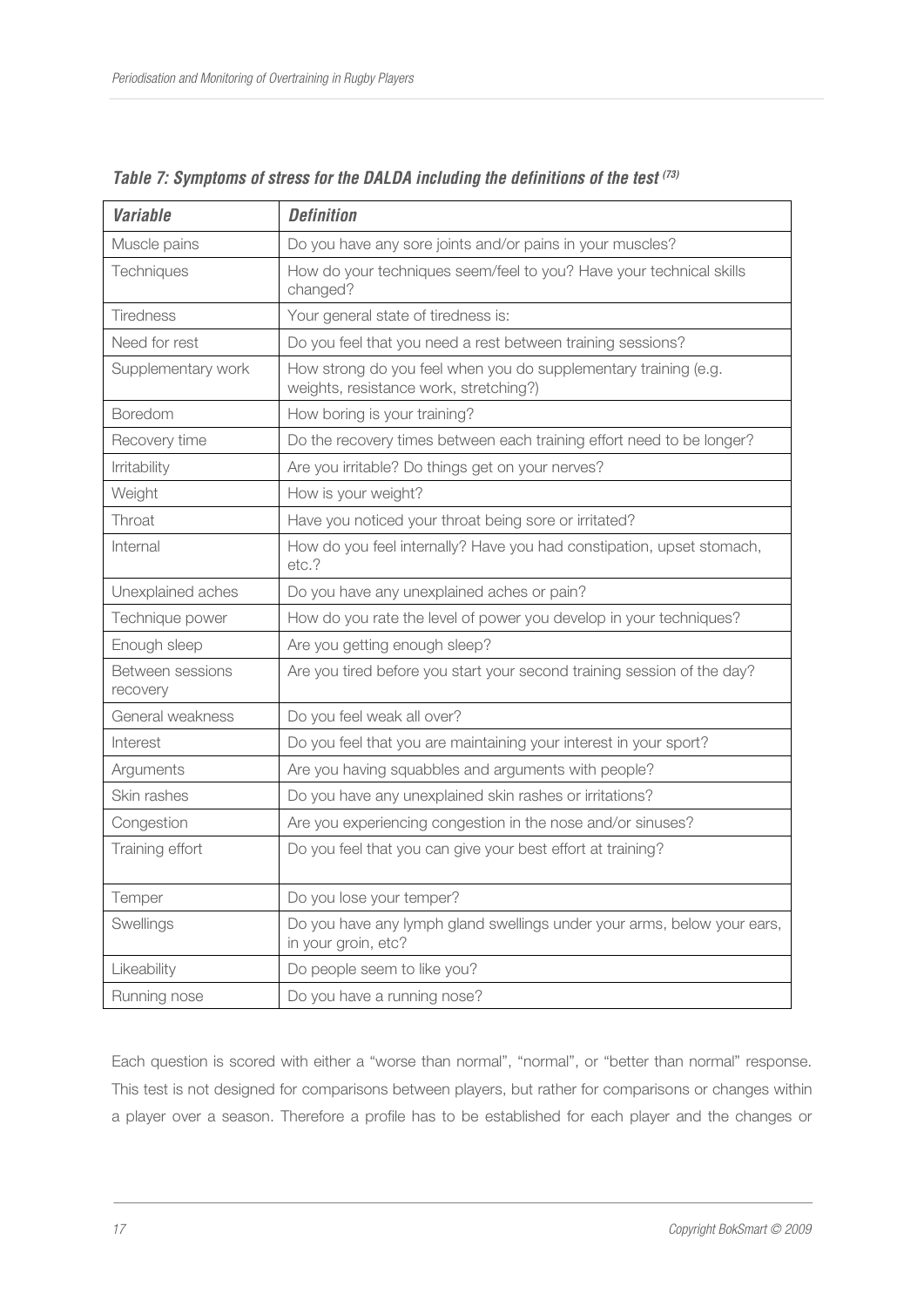trends in the scores provide information about the exposure to stress of the athlete. The test is widely used by coaches in different sports and is also sufficiently robust to be used in research  $(34)$ .

#### **Resting heart rate**

Resting heart rate has been a popular marker of training status for many years. Resting heart rate decreases slightly after endurance training (8;53;69;89;93;94). However, other researchers have found no significant difference in resting heart rate in trained individuals (60;66). Many studies reporting a difference in resting heart rates between trained and untrained individuals are cross-sectional in nature, thus limiting the ability to determine whether the difference is due to training or due to inherent variation between the two populations (82;93). The longitudinal studies have also produced varying results. For example, longitudinal studies have found heart rate during sleep to be reduced<sup>(74)</sup> or unchanged<sup>(76)</sup> after several weeks of exercise training. Resting heart rate of highly trained athletes who reduce their training load during a taper as they prepare for a peak athletic event does not change <sup>(64)</sup>.

The changes in resting heart rate after exposure to periods of high volume training/competition are also varied. Morning heart rate of runners decreased in the first week of a 20-day race and then increased by about 10 beats.min-1 towards the end of the race  $(23)$ . Another study of swimmers (n = 12) who increased their training from  $4266 \pm 264$  m.day-1 to  $8970 \pm 161$  m.day-1 for 10 days showed that the swimmers also developed signs of overreaching without any change in resting heart rate <sup>(44)</sup>. However, in a study of competitive cyclists ( $n = 7$ ) who increased their training load for 2 weeks with the intention of inducing symptoms of fatigue, the heart rate measured during sleep increased from an average of 50 to 54 beats.min-1 (41). This study suggested that measuring heart rate during sleep, rather than resting heart rate upon wakening, may be a marker for training status and monitoring cumulative fatigue <sup>(41)</sup>. One of the reasons for the varied data may be that resting heart rate may be influenced by many environmental factors (48) and if these are not controlled properly the heart rate data will be influenced. With this as background, and based on the assumption that during sleep these factors will have less of an effect on heart rate, a study was designed to determine the precision of measuring heart rate during sleep in a group of subjects who maintained a constant level of training. Ten females who maintained a constant training load over 3 weeks were studied (91). Although the average heart rate was similar over the 3 weeks  $(65 \pm 9; 63 \pm 6$  and  $67 \pm 7$  beats.min-1), on an individual basis the minimum heart rate during sleep varied by up to 8 beats.min-1 during the study. With this amount of variation, it is unlikely that changes in heart rate measured during sleep will have any practical prognostic value in identifying fatigue in rugby players. This conclusion was supported by a recently published meta-analysis on resting heart rate and training (13) .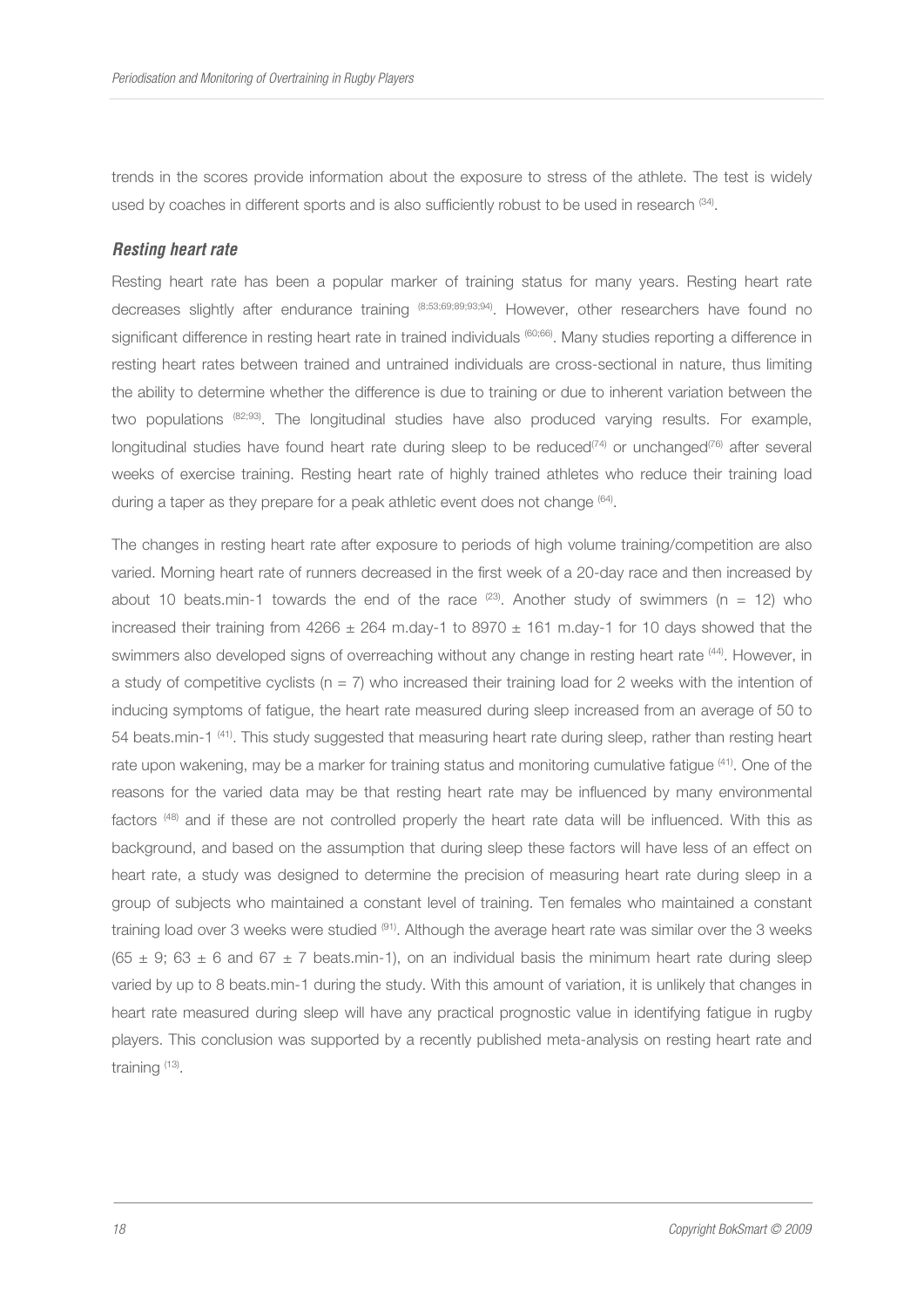#### **Heart rate variability**

The development of heart rate monitors  $(50)$  has allowed further research into the mechanisms behind heart rate responses during exercise and adaptations to training. Particular attention has been focused on heart rate variability, largely as a means with which to evaluate cardiac autonomic control. While there are potentially aspects of heart rate variability which will have practical use for monitoring autonomic control in rugby players undergoing training, it is premature at this stage to use it in a diagnostic way (2). A review of the literature revealed that prospective, randomised, controlled, long-term studies using validated measurements are needed before heart rate variability can be used with confidence in monitoring training status<sup>(2)</sup>.

#### **Heart rate recovery**

Heart rate recovery may be defined as the rate at which heart rate decreases, usually in the first minute or two, after moderate to heavy exercise. The heart rate response to the cessation of exercise is governed by the autonomic nervous system, specifically parasympathetic re-activation and sympathetic withdrawal (42;68;75;78). The parasympathetic system dominates during rest and the sympathetic system dominates more as the exercise intensity increases. When exercise stops there is increased parasympathetic activity and reduced sympathetic activity. A well regulated autonomic nervous system can cause the heart rate to decrease by up to 60 beats in the first minute after exercise. Changes in autonomic nervous system activity during recovery after exercise is affected by exercise training (53) and overtraining (45;52). A recent study showed that the recovery heart rate worsened in a group of athletes exposed to sudden increase in training load (55%), supporting this theory <sup>(11)</sup>. Therefore it may also be a practical and reliable marker of chronic fatigue and provide information about how the athlete is coping with the cumulative stress of training.

Some cross-sectional studies have shown that there may be potential in the use of heart rate recovery to distinguish trained from untrained individuals. A study by Bunc et al (1988) showed that trained athletes reached steady state sooner and had a faster recovery than untrained subjects, for the same absolute intensity of exercise <sup>(15)</sup>. They concluded that endurance-trained athletes have faster heart rate responses at the start and cessation of exercise and therefore suggest that an athlete's state of training can be established by assessing the changes in heart rate after exercise <sup>(15)</sup>.

A longitudinal study by Sugawara et al (2001) showed that post-exercise heart rate decreased significantly faster after only 4 weeks of an 8-week moderate intensity training period and returned to baseline levels after 4 weeks of subsequent detraining. They suggest that exercise training may enhance post-exercise vagal re-activation, but that a relatively short period of detraining may reverse this effect <sup>(84)</sup>. The effects of 5 months of detraining were studied by Michael et al (1972) in 10 female middle-distance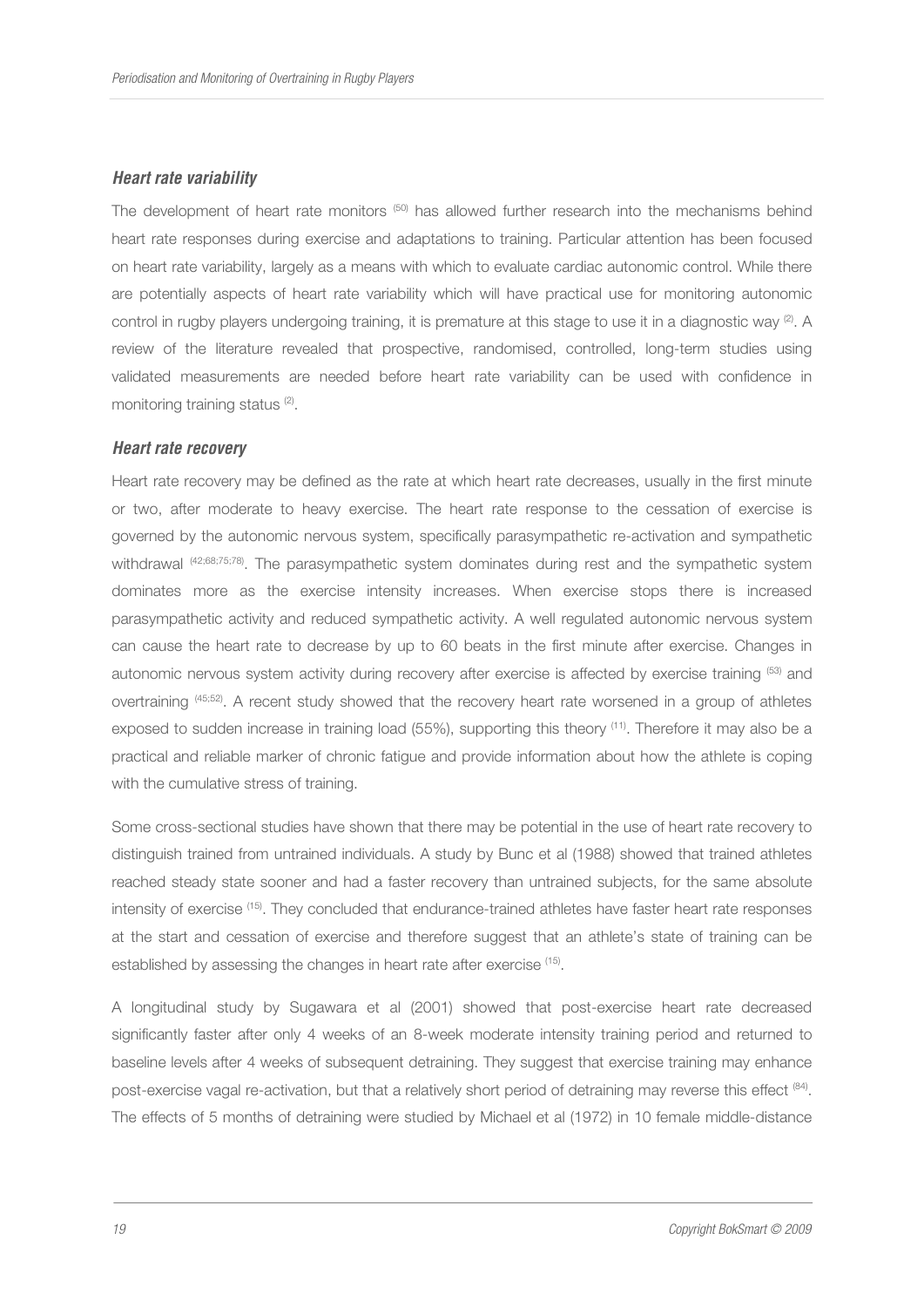or sprint runners that had been participating in a 3.5 month interval training programme. They found that heart rate recovery after a standardised step-test and treadmill run became slower as detraining time increased (61).

In accordance with the potential of recovery heart rate to be a valid measure of autonomic function, we have designed a submaximal shuttle test comprising 4 stages of increasing intensity interspersed with recovery periods (49). In this test the players are asked to run between two lines, drawn 20 metres apart on a rubberised indoor floor. The pace of running within each of the four stages (8.4 km·h-1, 9.6 km·h-1, 10.8 km·h-1 and 12.0 km·h-1, respectively) is set by a pre-recorded auditory signal recorded onto a CD. Each stage lasts two minutes followed by one minute of rest. Therefore, the total duration of the test is 13 minutes. The heart rate recovery is measured during one minute after the end of the test while the player stands still. This test was designed to be submaximal and non-aversive for the players so that it can be administered frequently during different phases of training. Furthermore, the test is easy to administer and about 20 players can do the test simultaneously. The test has a high reliability and low standard error of measurement  $(1.1\%)$  (49). For the information to be useful, the test needs to be done on a weekly basis, so that a profile for each player can be established. While the heart rate recovery test on its own may not be diagnostic, if the data are interpreted in context with other data gathered it will provide useful information about how each player is coping with the psychological and physiological stress as the season progresses.

#### **Summary**

It may be concluded that the outcome of training (i.e. predictable performance) is dependent on a balance between the training load and recovery. Although a fitness trainer may have a broad plan of training for the players within the team, it is important to make minor adjustments to the training load, based on how the player is responding and adapting. Coaches need to carefully prescribe the training load against the symptoms which manifest in response to the training. The chances of the players adapting and reaching a competitive peak in a predictable way will be increased if the fitness trainer adopts a systematic approach by gathering information after each training session. As there is limited time to gather information at each training session it is important that tests are used which provide the most accurate information with the least amount of time and effort. Until further information is available, it is recommended that the questions that need to be answered, and the tests which can be used to provide information, are: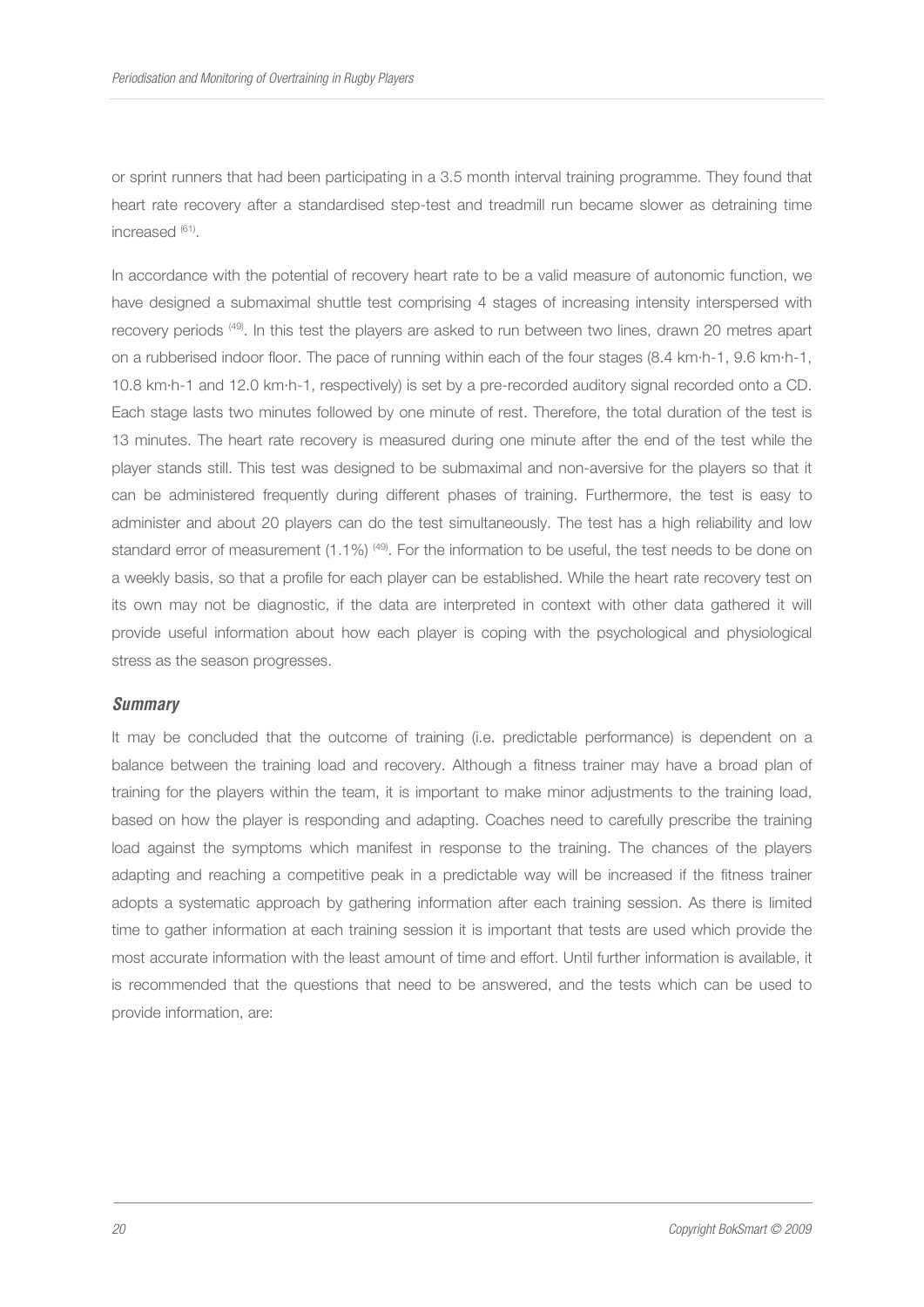# **How hard did the player find the session? Solution**

• RPE (every session)

# **How hard was the session?**

# **Solution**

- Player Session RPE (every session)
- Trainer Session RPE (every session)

# **How did the player recover from the session?**

# **Solution**

- perceived and action recovery (daily basis)
- muscle soreness (daily basis)

# **How is the player coping with the cumulative stress of training?**

# **Solution**

- POMS (every week)
- Recovery heart rate test (every week)
- DALDA (daily basis)

# **AUTHOR'S BIOGRAPHY**

Mike Lambert is an Associate Professor in the MRC/UCT Research Unit for Exercise Science and Sports Medicine, Sports Science Institute of South Africa, and the Editor-in-Chief of the South African Journal of Sports Medicine.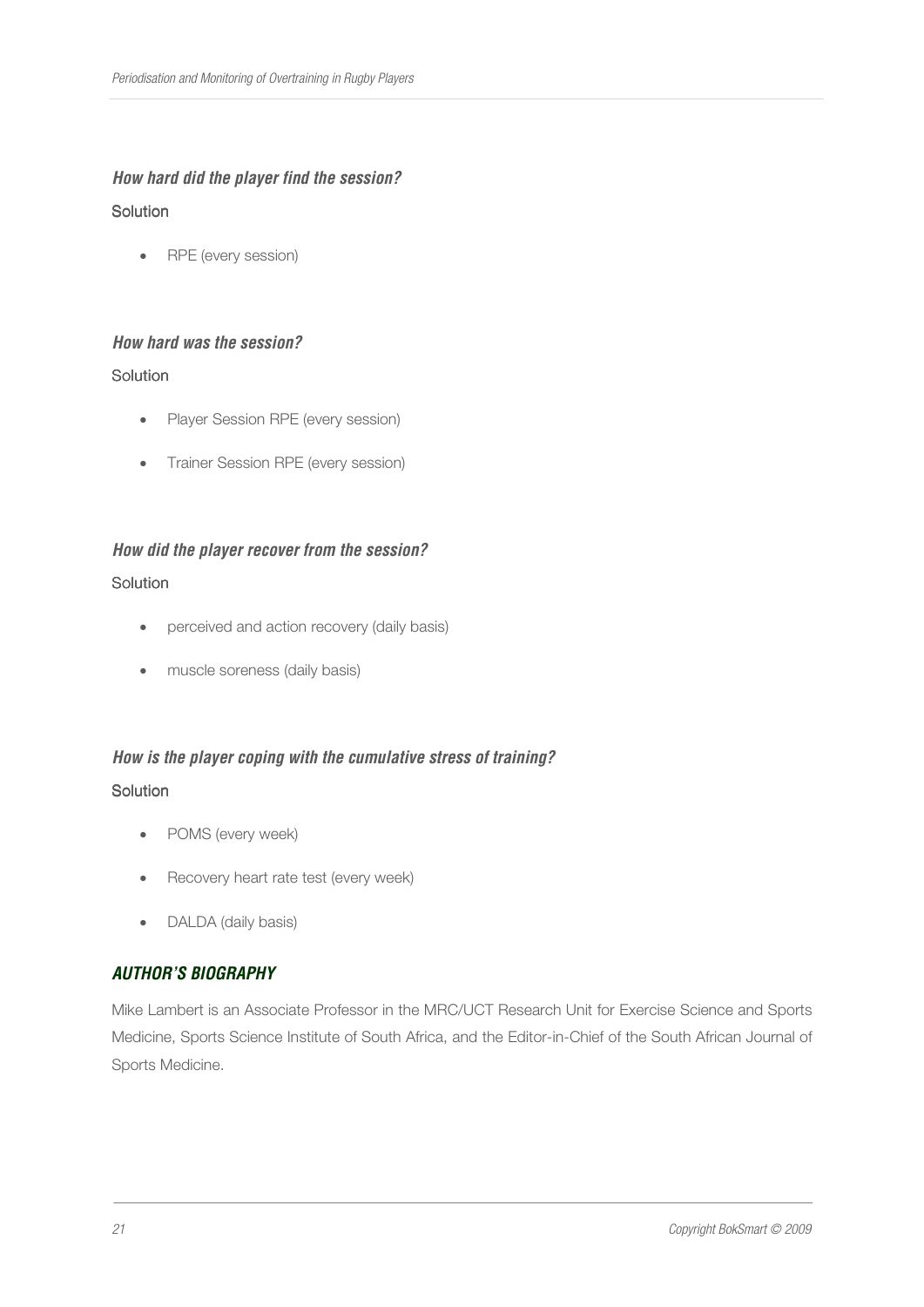# **REFERENCE LIST**

- 1. ARMSTRONG, L.E., AND VANHEEST, J.L. The unknown mechanism of the overtraining syndrome: clues from depression and psychoneuroimmunology. Sports Med 32:185-209. 2002
- 2. AUBERT, A.E., SEPS, B., AND BECKERS, F. Heart rate variability in athletes. Sports Med 33:889-919. 2003
- 3. BANFI, G., DEL FABBRO, M., MAURI, C., CORSI, M.M., AND MELEGATI, G. Haematological parameters in elite rugby players during a competitive season. Clin Lab Haematol 28:183-188. 2006
- 4. BANFI, G., MARINELLI, M., ROI, G.S., AND AGAPE, V. Usefulness of free testosterone/cortisol ratio during a season of elite speed skating athletes. Int J Sports Med 14:373-379. 1993
- 5. BANISTER, E. Modeling elite athletic performance. In: Physiological testing of elite athletes. H.Green, McDougall J, Wenger H, editors. Champaign, Illinois; Human Kinetics, 1991. pp. 403- 424.
- 6. BARRON, J.L., NOAKES, T.D., LEVY, W., SMITH, C., AND MILLAR, R.P. Hypothalamic dysfunction in overtrained athletes. J Clin Endocrinol Metab 60:803-806. 1985
- 7. BOMPA, T.O. Periodisation: theory and methodology of training . Human Kinetics, 1999.
- 8. BONADUCE, D., PETRETTA, M., CAVALLARO, V., APICELLA, C., IANNICIELLO, A., ROMANO, M., BREGLIO, R., AND MARCIANO, F. Intensive training and cardiac autonomic control in high level athletes. Med Sci Sports Exerc 30:691-696. 1998
- 9. BORG, G. Perceived exertion as an indicator of somatic stress. Scand J Rehabil Med 2:92-98. 1970
- 10. BORG, G.A. Psychophysical bases of perceived exertion. Med Sci Sports Exerc 14:377-381. 1982
- 11. BORRESEN, J., AND LAMBERT, M.I. Changes in heart rate recovery in response to acute changes in training load. Eur J Appl Physiol 101:503-511. 2007
- 12. BORRESEN, J., AND LAMBERT, M.I. Quantifying training load: A comparison of subjective and objective methods. International Journal of Sports Physiology and Performance 3:16-30. 2008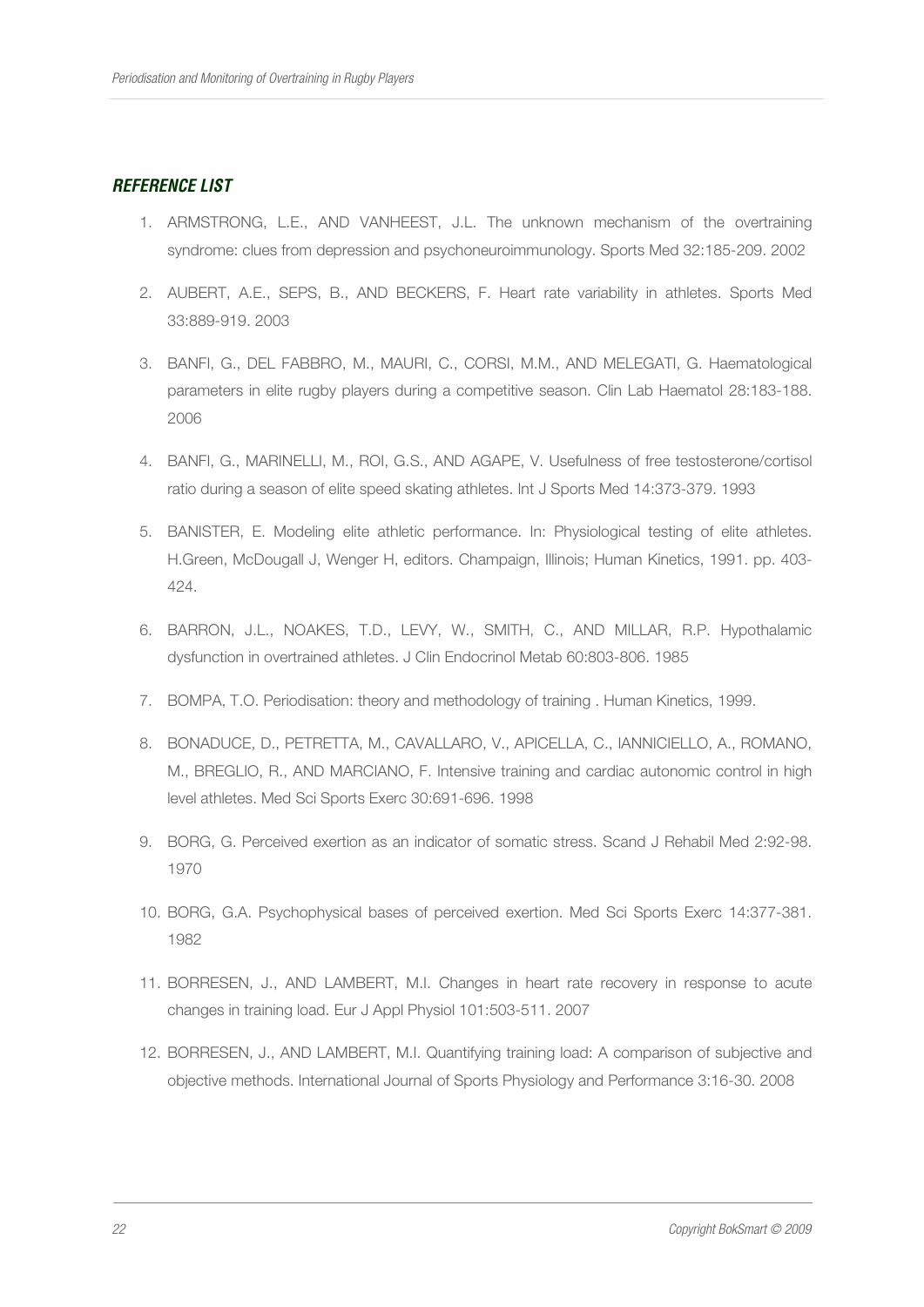- 13. BOSQUET, L., MEKARI, S., ARVISAIS, D., AND AUBERT, A.E. Is heart rate a convenient tool to monitor overreaching? A systematic review of the literature. Br J Sports Med 2008
- 14. BUDGETT, R., NEWSHOLME, E., LEHMANN, M., SHARP, C., JONES, D., PETO, T., COLLINS, D., NERURKAR, R., AND WHITE, P. Redefining the overtraining syndrome as the unexplained underperformance syndrome. Br J Sports Med 34:67-68. 2000
- 15. BUNC, V., HELLER, J., AND LESO, J. Kinetics of heart rate responses to exercise. J Sports Sci 6:39-48. 1988
- 16. CHEUNG, K., HUME, P., AND MAXWELL, L. Delayed onset muscle soreness : treatment strategies and performance factors. Sports Med 33:145-164. 2003
- 17. CONNOLLY, D.A., SAYERS, S.P., AND MCHUGH, M.P. Treatment and prevention of delayed onset muscle soreness. J Strength Cond Res 17:197-208. 2003
- 18. COUTTS, A., REABURN, P., PIVA, T.J., AND MURPHY, A. Changes in Selected Biochemical, Muscular Strength, Power, and Endurance Measures during Deliberate Overreaching and Tapering in Rugby League Players. Int J Sports Med 2006
- 19. CRESSWELL, S.L. Possible early signs of athlete burnout: A prospective study. J Sci Med Sport 2008
- 20. DAY, M.L., MCGUIGAN, M.R., BRICE, G., AND FOSTER, C. Monitoring exercise intensity during resistance training using the session RPE scale. J Strength Cond Res 18:353-358. 2004
- 21. DERMAN, W., SCHWELLNUS, M.P., LAMBERT, M.I., EMMS, M., SINCLAIR-SMITH, C., KIRBY, P., AND NOAKES, T.D. The 'worn-out athlete': a clinical approach to chronic fatigue in athletes. J Sports Sci 15:341-351. 1997
- 22. DERMAN, W., ST CLAIR GIBSON, A., SCHWELLNUS, M.P., LAMBERT, M., SINCLAIR-SMITH, C., AND NOAKES, T.D. The differential diagnosis and clinical approach to the athlete with chronic fatigue. International SportsMed Journal 1: 2000
- 23. DRESSENDORFER, R.H., WADE, C.E., AND SCAFF, J.H. Increased morning heart rate in runners: A valid sign of overtraining. Physician and Sportsmedicine 13:77-86. 1985
- 24. FALLON, K.E. Blood tests in tired elite athletes: expectations of athletes, coaches and sport science/sports medicine staff. Br J Sports Med 41:41-44. 2007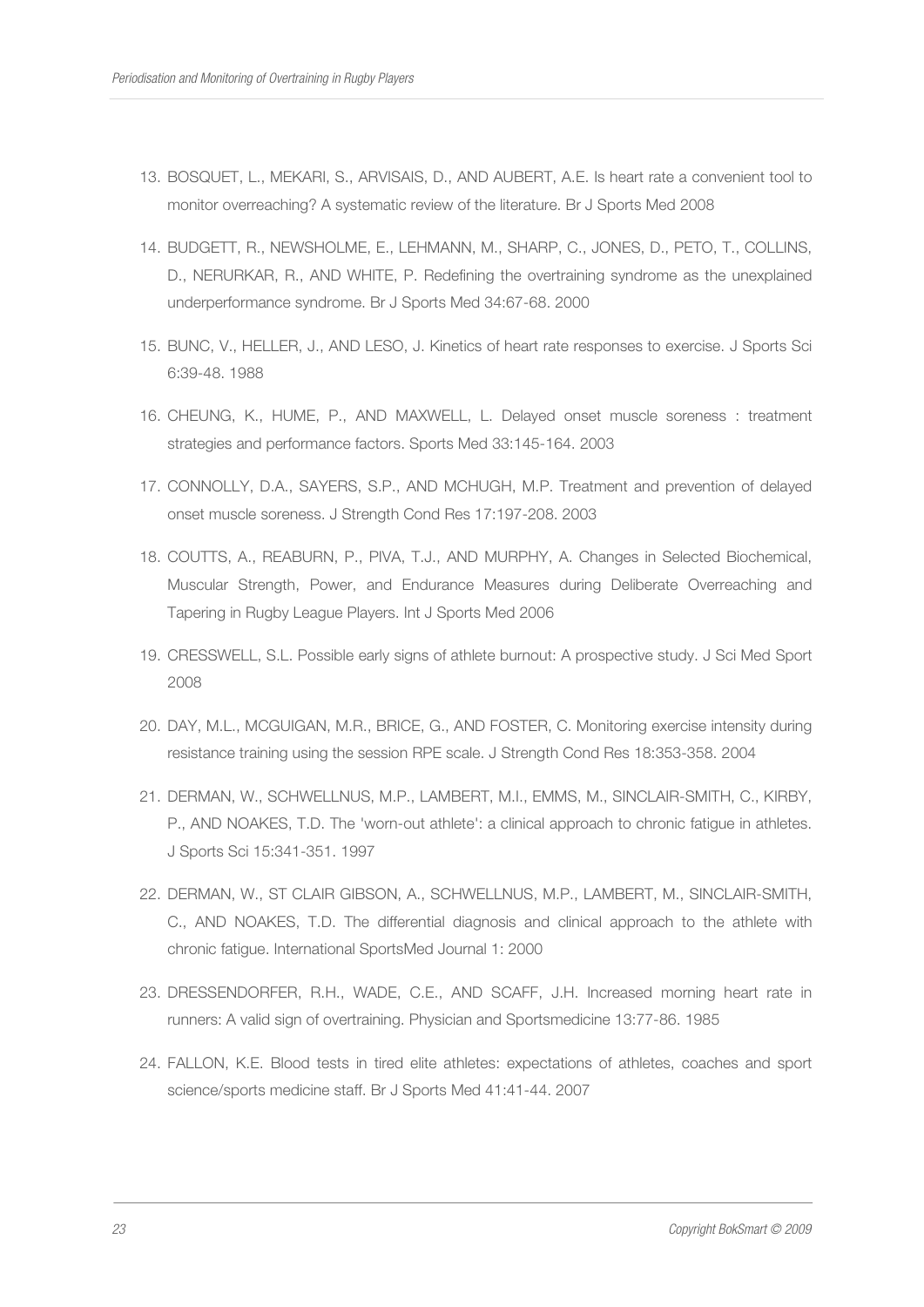- 25. FILAIRE, E., BERNAIN, X., SAGNOL, M., AND LAC, G. Preliminary results on mood state, salivary testosterone:cortisol ratio and team performance in a professional soccer team. European Journal of Applied Physiology & Occupational Physiology 86:179-184. 2001
- 26. FOSTER, C. Monitoring training in athletes with reference to overtraining syndrome. Med Sci Sports Exerc 30:1164-1168. 1998
- 27. FOSTER, C., DAINES, E., HECTOR, L., SNYDER, A.C., AND WELSH, R. Athletic performance in relation to training load. Wis Med J 95:370-374. 1996
- 28. FOSTER, C., FLORHAUG, J.A., FRANKLIN, J., GOTTSCHALL, L., HROVATIN, L.A., PARKER, S., DOLESHAL, P., AND DODGE, C. A new approach to monitoring exercise training. J Strength Cond Res 15:109-115. 2001
- 29. FRY, R.W., MORTON, A.R., AND KEAST, D. Periodisation and the prevention of overtraining. Can J Sport Sci 17:241-248. 1992
- 30. FRY, R.W., MORTON, A.R., AND KEAST, D. Periodisation of training stress--a review. Can J Sport Sci 17:234-240. 1992
- 31. GLEESON, M., BLANNIN, A.K., ZHU, B., BROOKS, S., AND CAVE, R. Cardiorespiratory, hormonal and haematological responses to submaximal cycling performed 2 days after eccentric or concentric exercise bouts. J Sports Sci 13:471-479. 1995
- 32. HAFF, G.G. Roundtable Discussion: Periodisation of Training--- Part 2. Strength and Conditioning Journal 26:56-70. 2004
- 33. HAFF, G.G. Roundtable Discussion: Periodisation of Training-Part 1. Strength and Conditioning Journal 26:50-69. 2004
- 34. HALSON, S.L., BRIDGE, M.W., MEEUSEN, R., BUSSCHAERT, B., GLEESON, M., JONES, D.A., AND JEUKENDRUP, A.E. Time course of performance changes and fatigue markers during intensified training in trained cyclists. J Appl Physiol 93:947-956. 2002
- 35. HALSON, S.L., AND JEUKENDRUP, A.E. Does overtraining exist? An analysis of overreaching and overtraining research. Sports Med 34:967-981. 2004
- 36. HELLARD, P., AVALOS, M., MILLET, G., LACOSTE, L., BARALE, F., AND CHATARD, J.C. Modelling the residual effects and threshold saturation of training: A case study of Olympic swimmers. J Strength Cond Res 19:67-75. 2005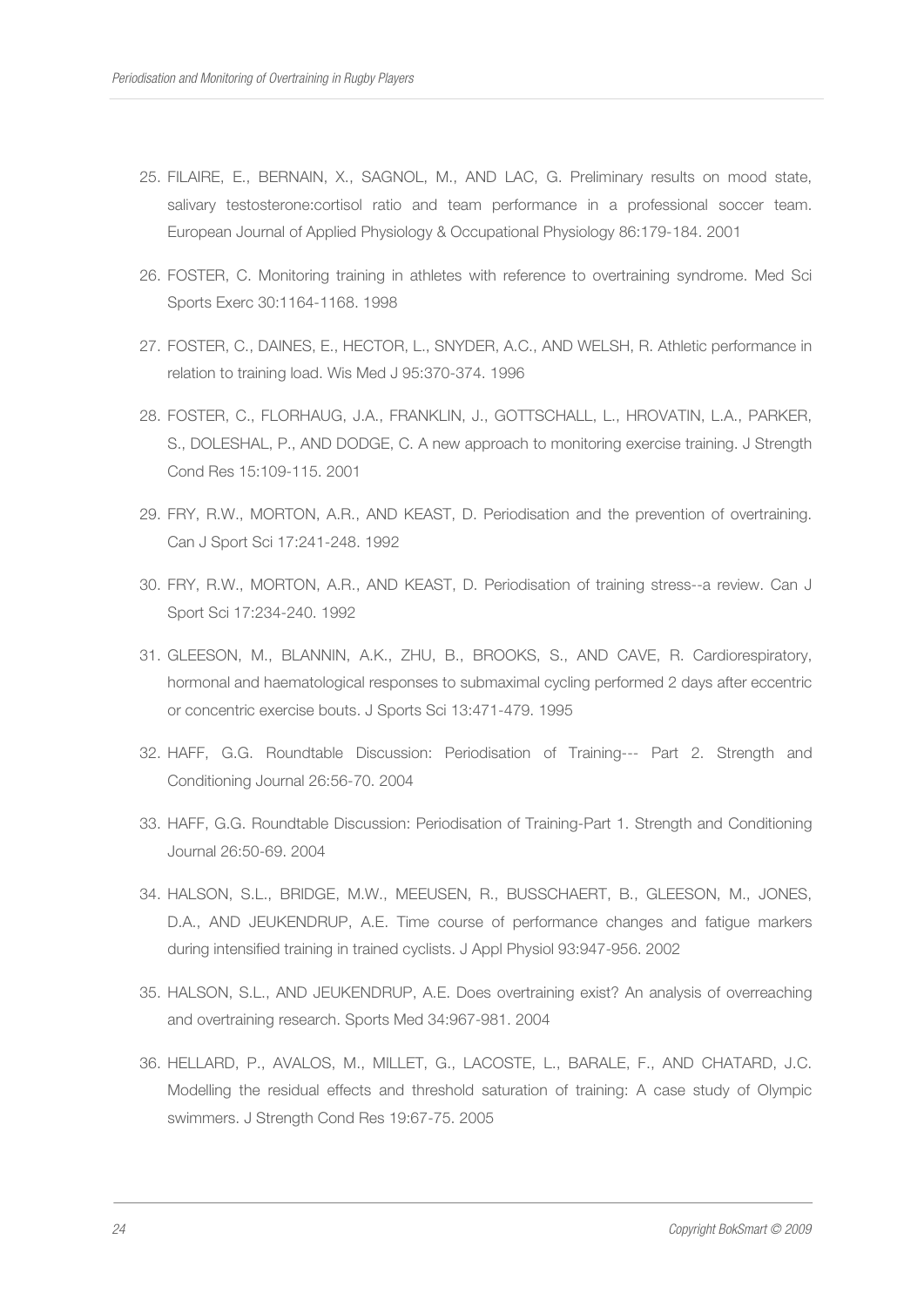- 37. HODGE, K., LONSDALE, C., AND NG, J.Y. Burnout in elite rugby: Relationships with basic psychological needs fulfilment. J Sports Sci 26:835-844. 2008
- 38. HOOGEVEEN, A.R., AND ZONDERLAND, M.L. Relationships between testosterone, cortisol and performance in professional cyclists. Int J Sports Med 17:423-428. 1996
- 39. HOPKINS, W.G. Quantification of training in competitive sports. Methods and applications. Sports Med 12:161-183. 1991
- 40. IMPELLIZZERI, F.M., RAMPININI, E., COUTTS, A.J., SASSI, A., AND MARCORA, S.M. Use of RPE-based training load in soccer. Med Sci Sports Exerc 36:1042-1047. 2004
- 41. JEUKENDRUP, A.E., HESSELINK, M.K., SNYDER, A.C., KUIPERS, H., AND KEIZER, H.A. Physiological changes in male competitive cyclists after two weeks of intensified training. Int J Sports Med 13:534-541. 1992
- 42. KANNANKERIL, P.J., AND GOLDBERGER, J.J. Parasympathetic effects on cardiac electrophysiology during exercise and recovery. Am J Physiol Heart Circ Physiol 282:H2091- H2098. 2002
- 43. KENTTA, G., AND HASSMEN, P. Overtraining and recovery. A conceptual model. Sports Med 26:1-16. 1998
- 44. KIRWAN, J.P., COSTILL, D.L., FLYNN, M.G., MITCHELL, J.B., FINK, W.J., NEUFER, P.D., AND HOUMARD, J.A. Physiological responses to successive days of intense training in competitive swimmers. Med Sci Sports Exerc 20:255-259. 1988
- 45. KUIPERS, H. Training and overtraining: an introduction. Med Sci Sports Exerc 30:1137-1139. 1998
- 46. LAMBERT, M.I. Physiological testing: help or hype? International Journal of Sports Science and Coaching 1:199-208. 2006
- 47. LAMBERT, M.I., MARCUS, P., BURGESS, T., AND NOAKES, T.D. Electro-membrane microcurrent therapy reduces signs and symptoms of muscle damage. Med Sci Sports Exerc 34:602-607. 2002
- 48. LAMBERT, M.I., MBAMBO, Z.H., AND ST CLAIR GIBSON, A. Heart rate during training and competition for long-distance running. J Sports Sci 16:85-90. 1998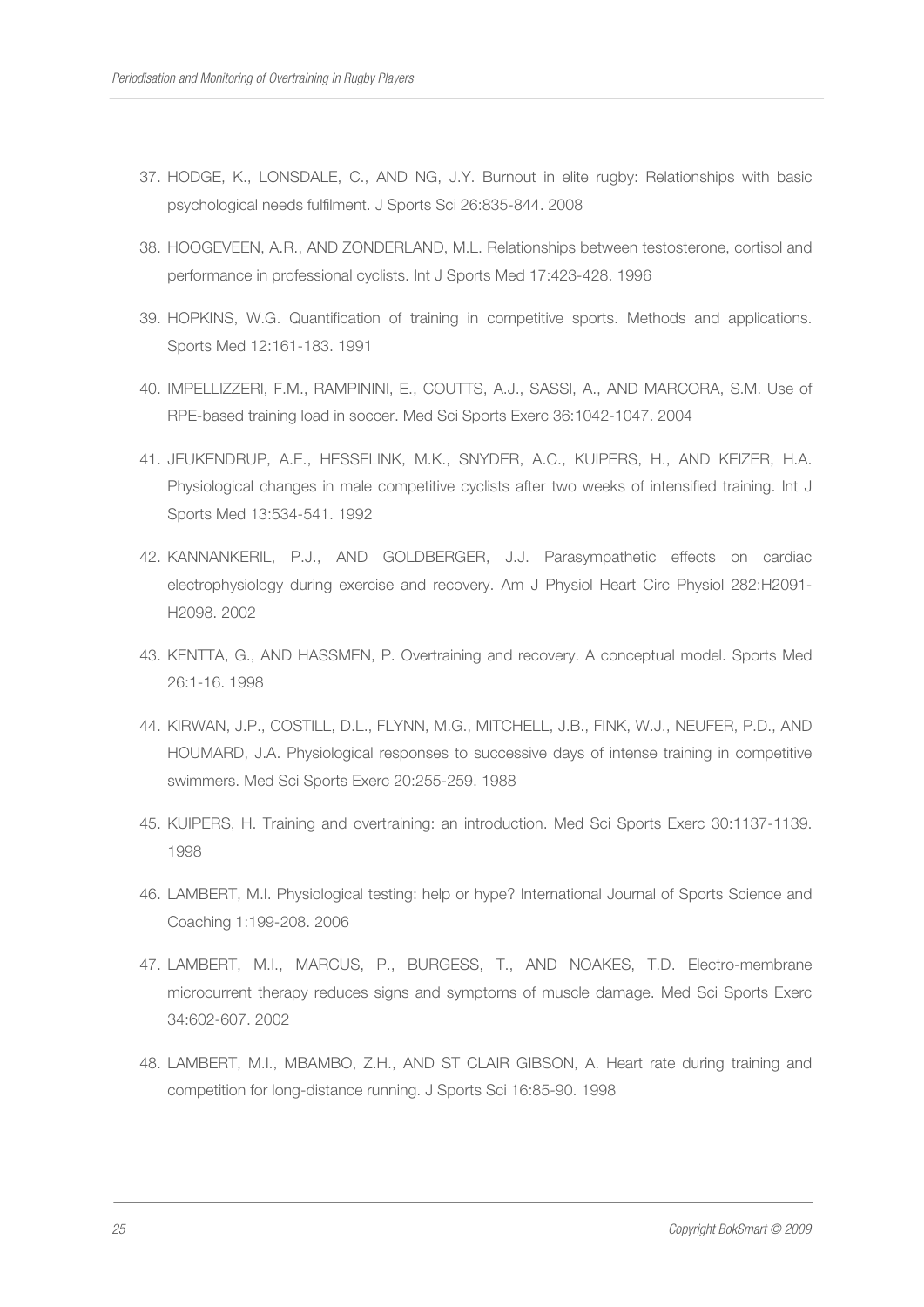- 49. LAMBERTS, R.P., LEMMINK, K.A., DURANDT, J.J., AND LAMBERT, M.I. Variation in heart rate during submaximal exercise: Implications for monitoring training. J Strength Cond Res 18:641- 645. 2004
- 50. LAUKKANEN, R.M.T., AND VIRTANEN, P. Heart rate monitors state of the art. J Sports Sci 16:53-57. 1998
- 51. LEHMANN, M., FOSTER, C., DICKHUTH, H.H., AND GASTMANN, U. Autonomic imbalance hypothesis and overtraining syndrome. Med Sci Sports Exerc 30:1140-1145. 1998
- 52. LEHMANN, M., SCHNEE, W., SCHEU, R., STOCKHAUSEN, W., AND BACHL, N. Decreased nocturnal catecholamine excretion: parameter for an overtraining syndrome in athletes? Int J Sports Med 13:236-242. 1992
- 53. LEVY, W.C., CERQUEIRA, M.D., HARP, G.D., JOHANNESSEN, K.A., ABRASS, I.B., SCHWARTZ, R.S., AND STRATTON, J.R. Effect of endurance exercise training on heart rate variability at rest in healthy young and older men. Am J Cardiol 82:1236-1241. 1998
- 54. MACKENZIE, B. Sports Coach, www brianmac demon co uk/index htm accessed: 2006
- 55. MASO, F., LAC, G., FILAIRE, E., MICHAUX, O., AND ROBERT, A. Salivary testosterone and cortisol in rugby players: correlation with psychological overtraining items. Br J Sports Med 38:260-263. 2004
- 56. MCGUIGAN, M.R., EGAN, A.D., AND FOSTER, C. Salivary cortisol responses and perceived exertion during high intensity and low intensity bouts of resistance exercise. Journal of Sports Science and Medicine 3:8-15. 2004
- 57. MCNAIR, D.M., LORR, M., AND DROPPLEMAN, L.F. Manual for the Profile of Mood States. Educational and Industrial Testing Service, 1971.
- 58. MEEUSEN, R., DUCLOS, M., GLEESON, M., RIETJENS, G.J., STEINACKER, J.M., AND URHAUSEN, A. Prevention, diagnosis and treatment of the overtraining syndrome. European Journal of Sport Science 6:1-14. 2006
- 59. MEEUSEN, R., WATSON, P., HASEGAWA, H., ROELANDS, B., AND PIACENTINI, M.F. Brain neurotransmitters in fatigue and overtraining. Appl Physiol Nutr Metab 32:857-864. 2007
- 60. MELANSON, E.L. Resting heart rate variability in men varying in habitual physical activity. Med Sci Sports Exerc 32:1894-1901. 2000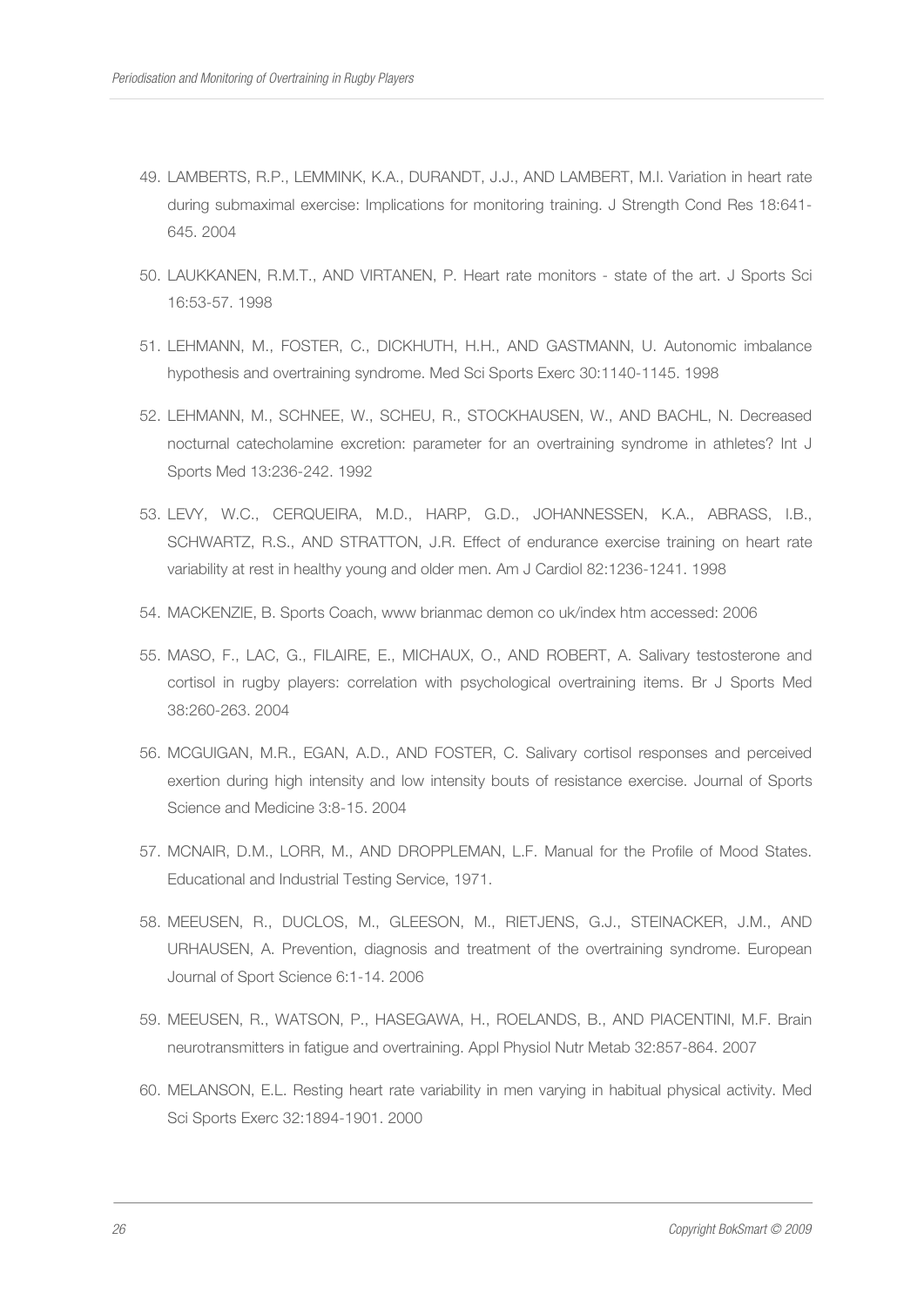- 61. MICHAEL, E., EVERT, J., AND JEFFERS, K. Physiological changes of teenage girls during five months of detraining. Med Sci Sports 4:214-218. 1972
- 62. MORGAN, W.P., BROWN, D.R., RAGLIN, J.S., O'CONNOR, P.J., AND ELLICKSON, K.A. Psychological monitoring of overtraining and staleness. Br J Sports Med 21:107-114. 1987
- 63. MORTON, R.H., FITZ-CLARKE, J.R., AND BANISTER, E.W. Modeling human performance in running. J Appl Physiol 69:1171-1177. 1990
- 64. MUJIKA, I., PADILLA, S., PYNE, D., AND BUSSO, T. Physiological changes associated with the pre-event taper in athletes. Sports Med 34:891-927. 2004
- 65. NOAKES, T.D. Lore of Running. Oxford University Press Southern Africa, 2001.
- 66. O'CONNOR, P.J., CROWLEY, M.A., GARDNER, A.W., AND SKINNER, J.S. Influence of training on sleeping heart rate following daytime exercise. European Journal of Applied Physiology & Occupational Physiology 67:39-42. 1993
- 67. PEARSON, D., FAIGENBAUM, A., CONLEY, M., AND KRAEMER, W.J. The National Strength and Conditioning Association's basic guidelines for the resistance training of athletes. Strength and Conditioning Journal 22:14-27. 2000
- 68. PIERPONT, G.L., AND VOTH, E.J. Assessing autonomic function by analysis of heart rate recovery from exercise in healthy subjects. Am J Cardiol 94:64-68. 2004
- 69. POLLOCK, M.L. The quantification of endurance training programs. Exerc Sport Sci Rev 1:155- 188. 1973
- 70. PYNE, D.B. Exercise-induced muscle damage and inflammation: a review. Aust J Sci Med Sport 26:49-58. 1994
- 71. RIETJENS, G.J., KUIPERS, H., ADAM, J.J., SARIS, W.H., VAN BREDA, E., VAN HAMONT, D., AND KEIZER, H.A. Physiological, biochemical and psychological markers of strenuous traininginduced fatigue. Int J Sports Med 26:16-26. 2005
- 72. ROBINSON, D.M., ROBINSON, S.M., HUME, P.A., AND HOPKINS, W.G. Training intensity of elite male distance runners. Med Sci Sports Exerc 23:1078-1082. 1991
- 73. RUSHALL, B.S. A tool for measuring stress tolerance in elite athletes. Journal of Applied Sport Psychology 2:51-66. 1990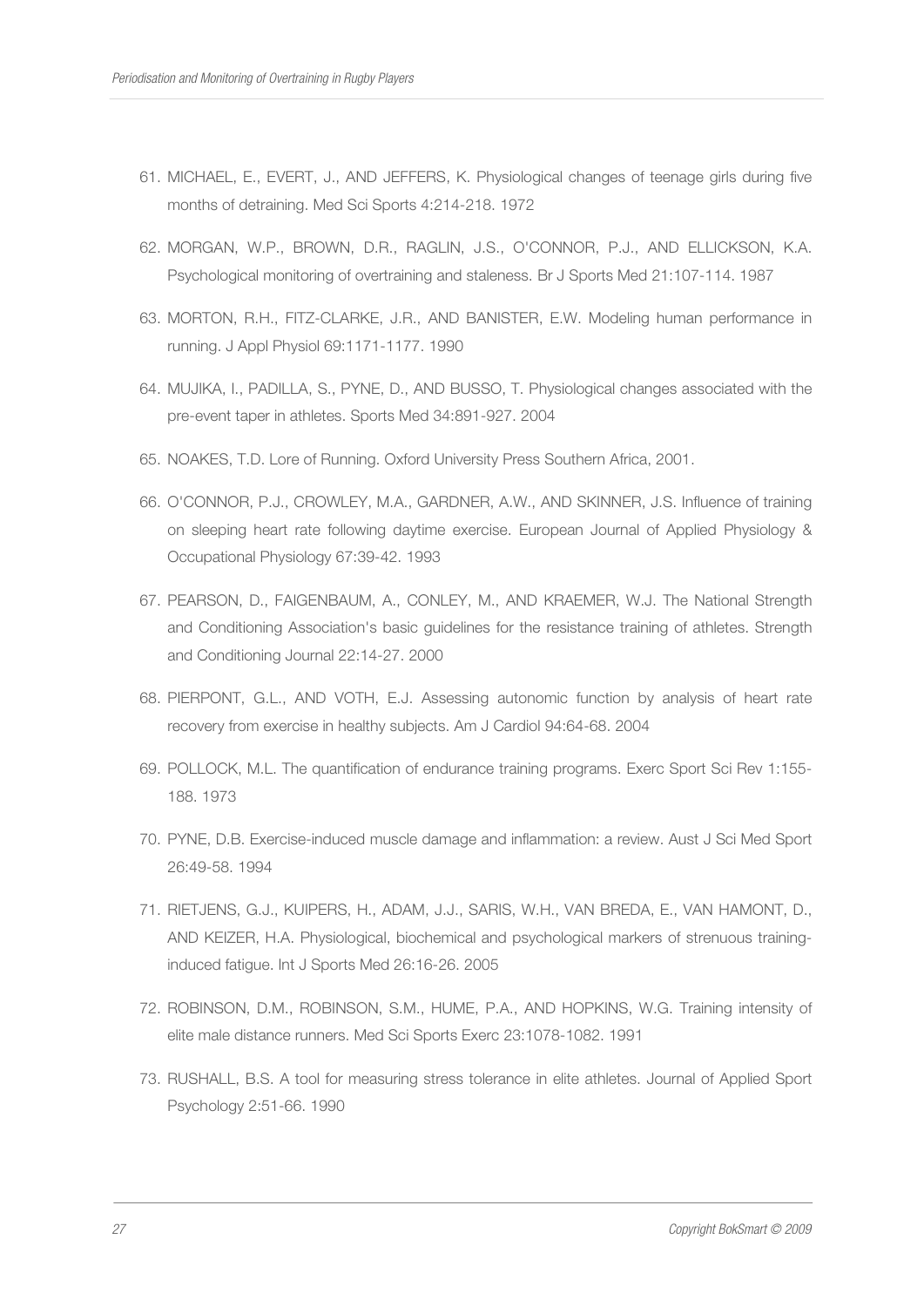- 74. SADAMOTO, T., FUCHI, T., TANIGUCHI, Y., AND MIYASHITA, M. Effect of 8 weeks submaximal conditioning and deconditioning on heart rate during sleep in middle-aged women. In: Sport and Ageing. B.D.McPherson, editor. Champaign: Human Kinetics, 1986. pp. 233-240.
- 75. SAVIN, W.M., DAVIDSON, D.M., AND HASKELL, W.L. Autonomic contribution to heart rate recovery from exercise in humans. J Appl Physiol 53:1572-1575. 1982
- 76. SEDGWICK, A.W., CRAIG, R.J., AND DOWLING, B. The effects of physical training on the day and night long-term heart rates of middle-aged men. Eur J Appl Physiol 33:307-314. 1974
- 77. SEMARK, A., NOAKES, T.D., ST CLAIR GIBSON, A., AND LAMBERT, M.I. The effect of a prophylactic dose of flurbiprofen on muscle soreness and sprinting performance in trained subjects. J Sports Sci 17:197-203. 1999
- 78. SHETLER, K., MARCUS, R., FROELICHER, V.F., VORA, S., KALISETTI, D., PRAKASH, M., DO, D., AND MYERS, J. Heart rate recovery: validation and methodologic issues. J Am Coll Cardiol 38:1980-1987. 2001
- 79. SMITH, D.J. A framework for understanding the training process leading to elite performance. Sports Med 33:1103-1126. 2003
- 80. SMITH, L.L. Acute inflammation: the underlying mechanism in delayed onset muscle soreness?. [Review]. Med Sci Sports Exerc 23:542-551. 1991
- 81. SMITH, L.L. Cytokine hypothesis of overtraining: a physiological adaptation to excessive stress? Med Sci Sports Exerc 32:317-331. 2000
- 82. SMITH, M.L., HUDSON, D.L., GRAITZER, H.M., AND RAVEN, P.B. Exercise training bradycardia: the role of autonomic balance. Med Sci Sports Exerc 21:40-44. 1989
- 83. STONE, M.H., O'BRYANT, H.S., SCHILLING, B.K., JOHNSON, R.L., PIERCE, K.C., HAFF, G., KOCH, A.J., AND STONE, M. Periodisation: effects of manipulating volume and intensity. Part 1. Strength and Conditioning Journal 21:56-62. 1999
- 84. SUGAWARA, J., MURAKAMI, H., MAEDA, S., KUNO, S., AND MATSUDA, M. Change in postexercise vagal reactivation with exercise training and detraining in young men. European Journal of Applied Physiology & Occupational Physiology 85:259-263. 2001